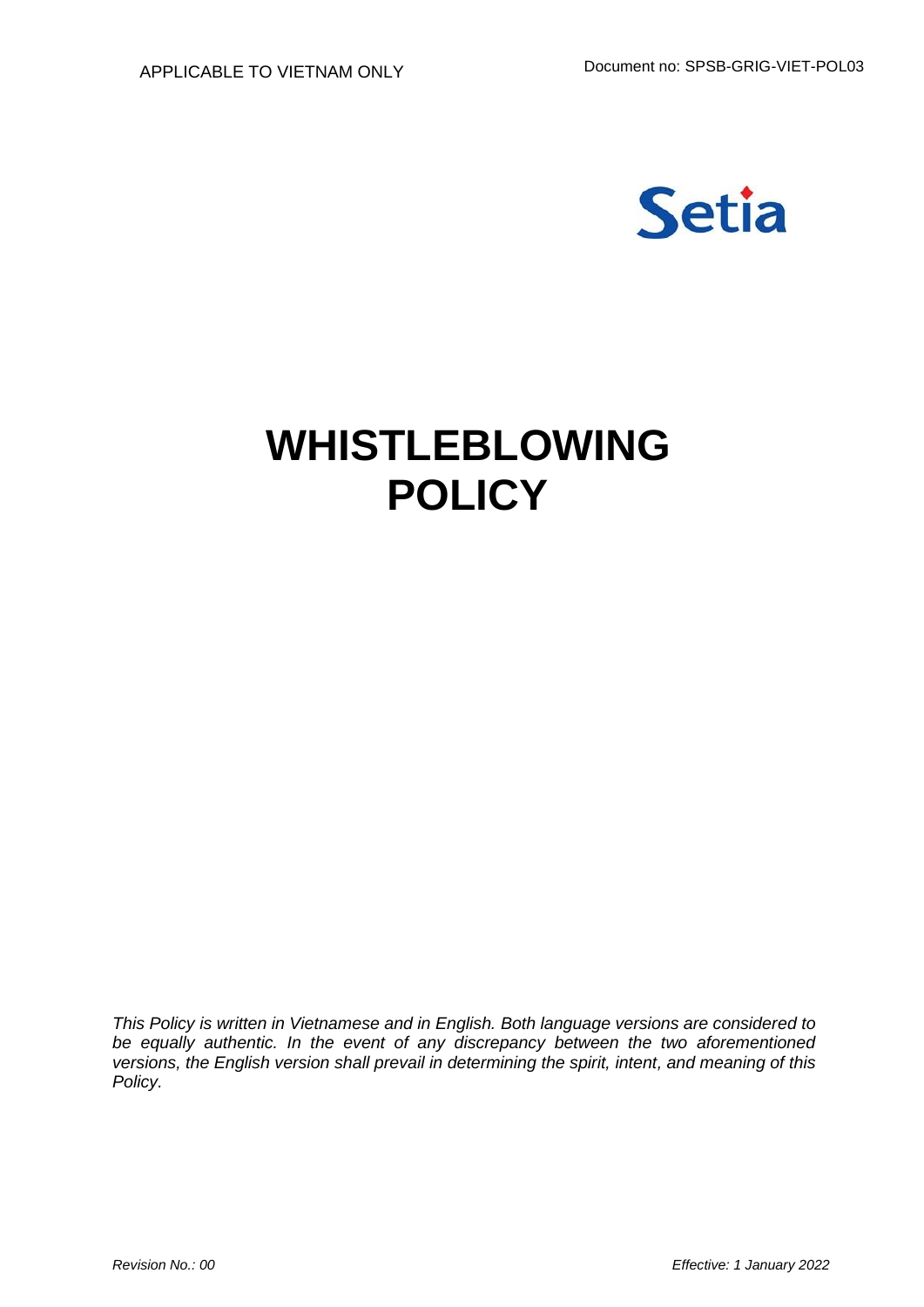# **1. Policy Statement**

- 1.1 S P Setia Berhad and its group of companies (collectively as the "**Group**") are committed to the highest standard of integrity and maintaining high standard of accountability in the conduct of its businesses and operations. The Group aspires to conduct its affairs in an ethical, responsible and transparent manner which is vital to the success of the Group.
- 1.2 As such, the Board of Directors of S P Setia Berhad ("Board of Directors") has developed this Whistleblowing Policy ("**Policy**") for the Group to provide a structured reporting channel and guidance to all employees and third parties referred to in section 8 below to whistleblow on genuine concerns without fear of retaliation, victimization and/or subsequent discrimination.
- 1.3 Procedures that are incorporated in this Policy aim to address issues such as reporting, responsibility, confidentiality, investigation and resolution.
- 1.4 The Policy will:
	- a) Govern the process through which employees and relevant stakeholders may report potential violations, improper conduct or concerns relating to relevant laws, rules, regulations, business ethics, conduct and policies, including any violations or concerns relating to immoral, illegal, misappropriation and fraudulent activities;
	- b) Establish a mechanism for responding to any reports from employees and third parties regarding such potential violations or concerns;
	- c) Prohibit retaliation against employees raising such potential violations or concerns; and
	- d) Establish procedures for the retention of records of reports (inclusive of investigation papers, evidences etc. related to the cases investigated).
- 1.5 Employees who whistleblow on improper conduct described in paragraph 4(iii) below, will be protected against retaliation, or other adverse treatment provided that the whistleblowing is done in good faith. Such whistleblowing is a proper exercise of an Employee's duty to enhance the prompt discovery of risks, improve the overall value of the Group and promote good ethics. However, any whistleblowing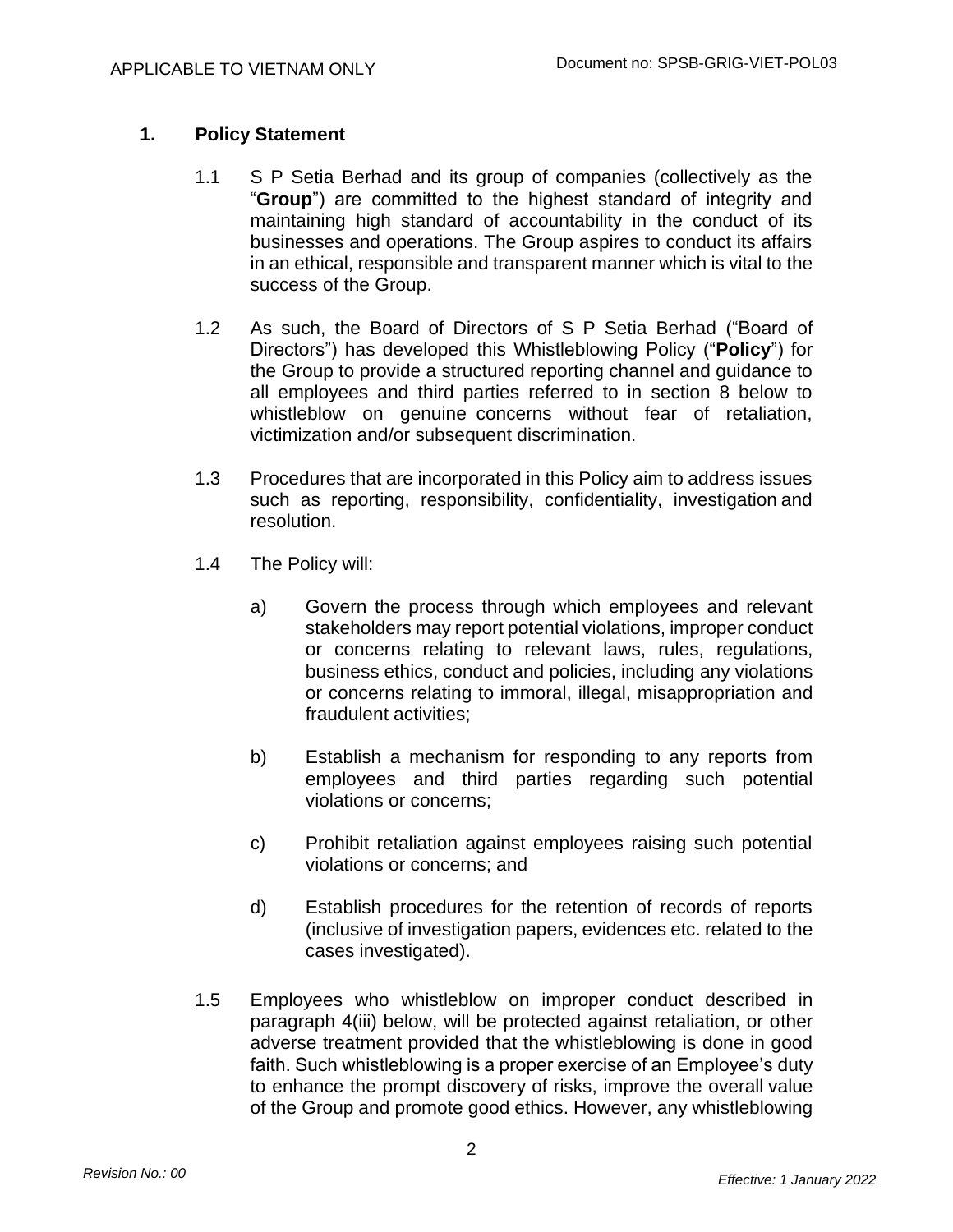which is not made in good faith and is found to be deliberately falsified with malicious intent or motivated by personal gain will be subject to disciplinary action by the Group in accordance with the Group's disciplinary policy, Internal LabourRules and applicable law.

- 1.6 The Board of Directors shall have overall responsibility for the establishment of the IGU and the performance of its core functions. The administration of the Policy and the implementation of the core functions of the IGU shall be carried out by the Chief Risk, Integrity and Governance Officer (CRIGO). The Risk Management Committee of S P Setia Berhad (RMC) shall monitor the implementation of the IGU and assist the Board of Directors in overseeing the IGU to ensure it achieves its objective.
- 1.7 This Policy should be read in conjunction with the Anti-Bribery and Corruption Policy, Code of Conduct and Business Ethics and the Internal Labour Rules implemented in Vietnam.

# **2. Objective**

- 2.1 The objective of the Policy is to protect the values of transparency, integrity, impartiality and accountability upon which the Group conducts its business and affairs.
- 2.2 Through an effective implementation of this Policy, the Group aims to enhance its accountability in preserving its integrity and to withstand public scrutiny. This in turn enhances and builds the Group's credibility to all our stakeholders.
- 2.3 The Policy serves as an early warning system for the Group to remedy any wrongdoings before serious damage is caused.

# **3. Functions of the IGU**

In relation to the whistleblowing policy, the main functions of the IGU include the following:

- 3.1 Welcome, accept and investigate improper conducts reports or complaints lodged through the authorised whistleblowing channels;
- 3.2 Ensure and convince protection to potential whistleblowers against any form of retaliation or detrimental actions;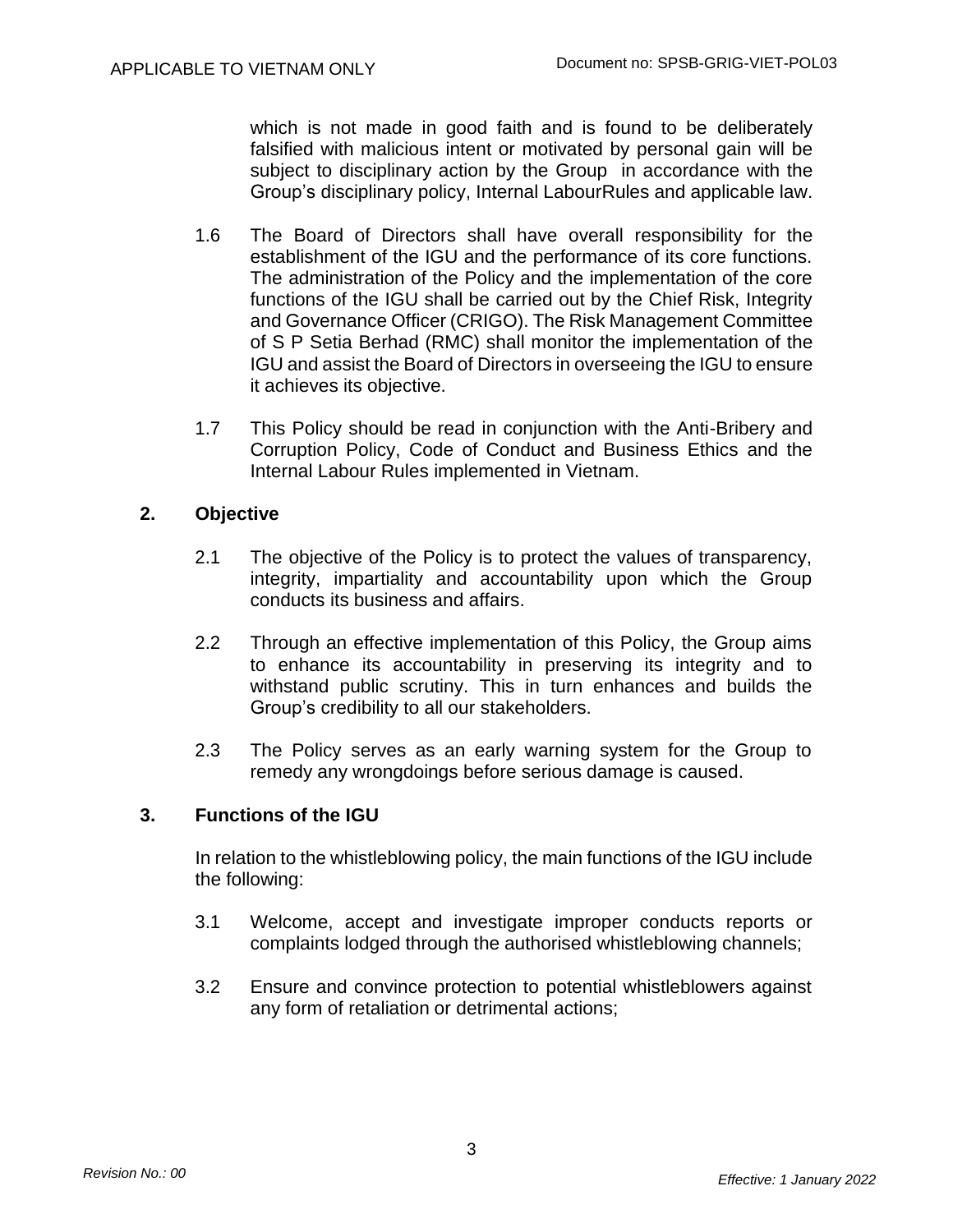- 3.3 Conduct training and awareness programme related to this Policy; and
- 3.4 Create, manage, maintain and promote the effectiveness of the whistleblowing channels.

# **4. Definition of Whistleblowing**

Unless otherwise defined herein, capitalized terms used in this Policy shall have the meaning as ascribed to such term in the Anti-Bribery and Corruption Policy implemented in Vietnam. In addition, when used in this Policy, the following terms shall have the meanings as below:

- 4.1 "Whistleblowing" is defined as the deliberate, voluntary disclosure or reporting of an individual or organizational malpractice by any person on an actual (past or present) or suspected improper conduct within the Group or organization based on his or her reasonable belief.
- 4.2 The person who reports, discloses or alerts the serious concerns of improper conduct is referred to as "Whistleblower".
- 4.3 "Improper Conduct" includes among others, the following:
	- a) violation of the Group's Code of Conduct and Business Ethics and other policies and procedures implemented inVietnam and amended from time to time;
	- b) fraud, misappropriation or financial irregularity;
	- c) corruption, bribery, money laundering or blackmail;
	- d) criminal offences;
	- e) abuse of power, authority or position;
	- f) misuse of company property;
	- g) anti-competitive conduct;
	- h) failure to comply with legal or regulatory obligation;
	- i) risk of or actual damage to the environment;
	- j) workplace discrimination and harassment;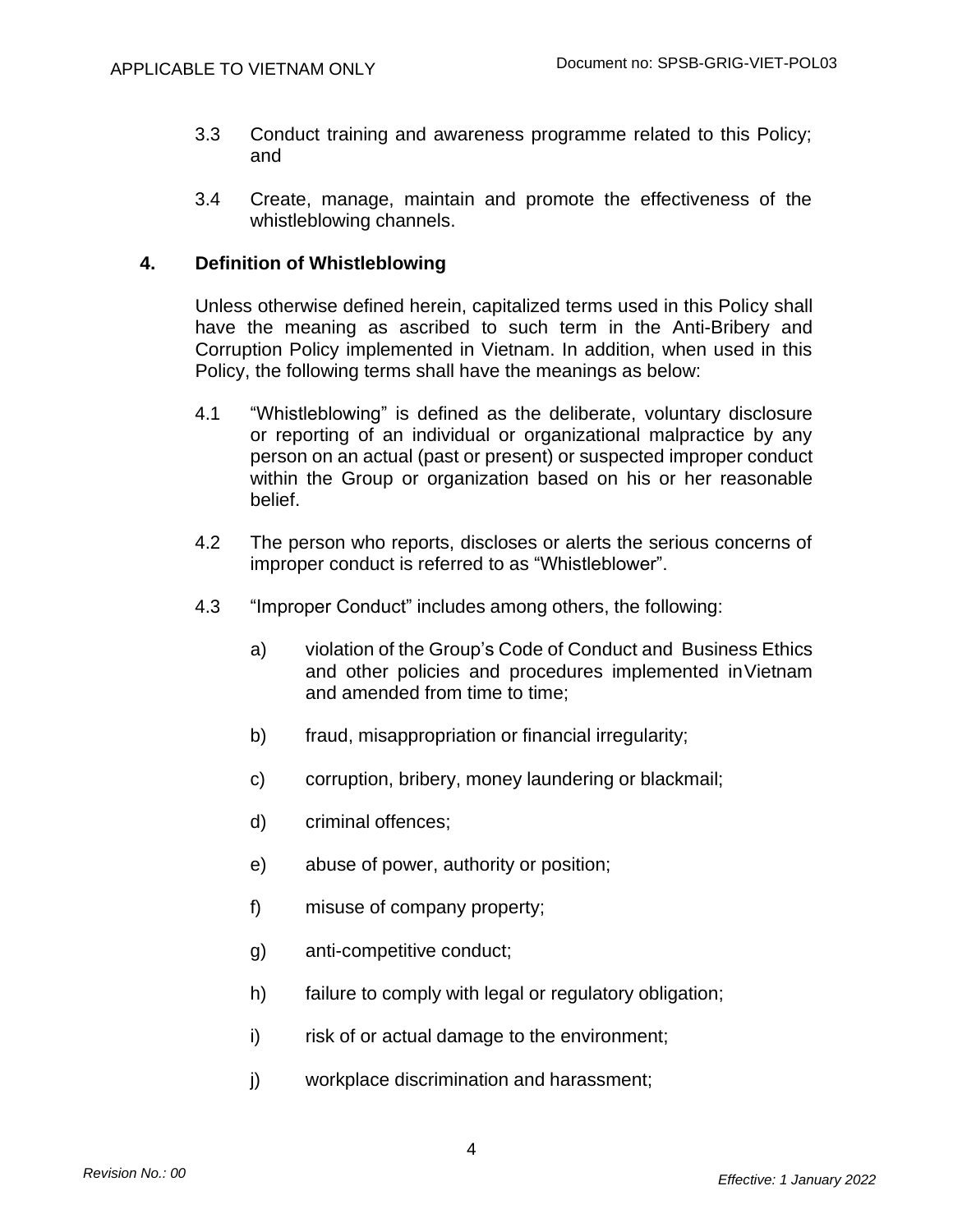- k) endangerment of an individual's health and safety;
- l) concealment of any or a combination of the above; and
- m) any other concerns that could subject any part of the Group to serious legal or reputational liability.
- 4.4 The above list is not exhaustive and includes other acts or omissions, which if proven is deemed as:
	- a) an act of improper conduct or wrongdoing constituting a disciplinary offence under the Code of Conduct and Business Ethics, the Group's Disciplinary policy, any employment agreement or service contract or Internal Labour Rules implemented in Vietnam; or
	- b) an offence under any relevant legislation in force.
- 4.5 Whistleblowing procedures are different from grievance procedures. Typically, whistleblowing does not affect the complainant personally. They are different from a normal grievance / complaintin which the complainant is personally affected.

#### **5. Scope**

- 5.1 This Policy applies to all matters involving the Group's Employees and any other stakeholders / persons providing services to theGroup, including consultants, vendors, independent contractors, external agencies and/or any other party with a business relationship with the Group.
- 5.2 This Policy does not apply to grievances concerning an individual's terms of employment or an employee performance matter and such matters shall be dealt with in accordance with Group Human Resource guidelines and policies or Internal Labour Rules, collective labor agreements (if any) implemented in Vietnam. Should it be determined during the preliminary investigation that the matter disclosed does not fall within the scope of this Policy, such matters will be transferred and dealt with by the appropriate personnel of the relevant department for appropriate proceduresand actions to be taken.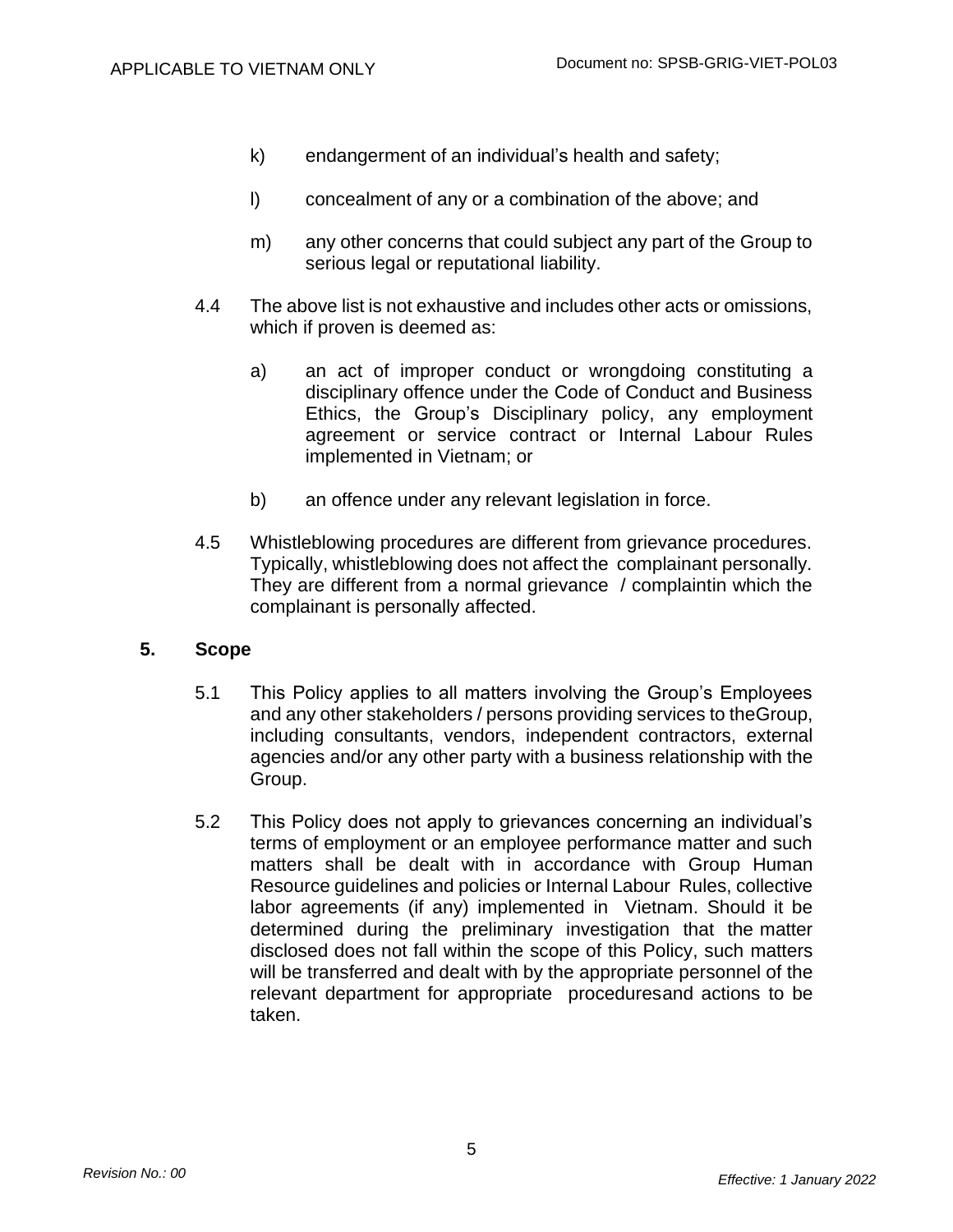5.3 No Employee shall use his / her position to prevent other Employees from exercising their rights or complying with their obligations as indicated in this Policy.

# **6. Who is a Whistleblower**

- 6.1 Under the Policy, any of the following persons can be a Whistleblower:
	- a) Employees of the Group (this include full-time, part-time, or temporary employees, foreign or expatriate workers, interns, volunteers).
	- b) Any third party including but not limited to any joint venture partners and associates providing services to the Group such as vendors, contractors and consultants and ex-staff.
- 6.2 The Whistleblower is not expected to prove the truth of the allegation but should, in making the report, have the reasonable belief that an Improper Conduct was committed, is being committed or will be committed.

### **7. Good Faith**

- 7.1 Since allegations of Improper Conduct may result in serious personal repercussions for the alleged perpetrator, any Whistleblower who intends to lodge any report of Improper Conductmust ensure that the report is made in good faith.
- 7.2 The Whistleblower who intends to make a report must have reasonable grounds for believing in its existence and has reliable information before reporting such improper conduct; must undertake such reporting in good faith and in the best interest of theGroup.

# **8. Whistleblowing Channels**

The whistleblowing channels provided are as follow:

- 8.1 Whistleblowing e-form;
- 8.2 E-mail to [igu@spsetia.com](mailto:igu@spsetia.com) (to be received and opened by authorizedpersonnel only);
- 8.3 By phone via dedicated no;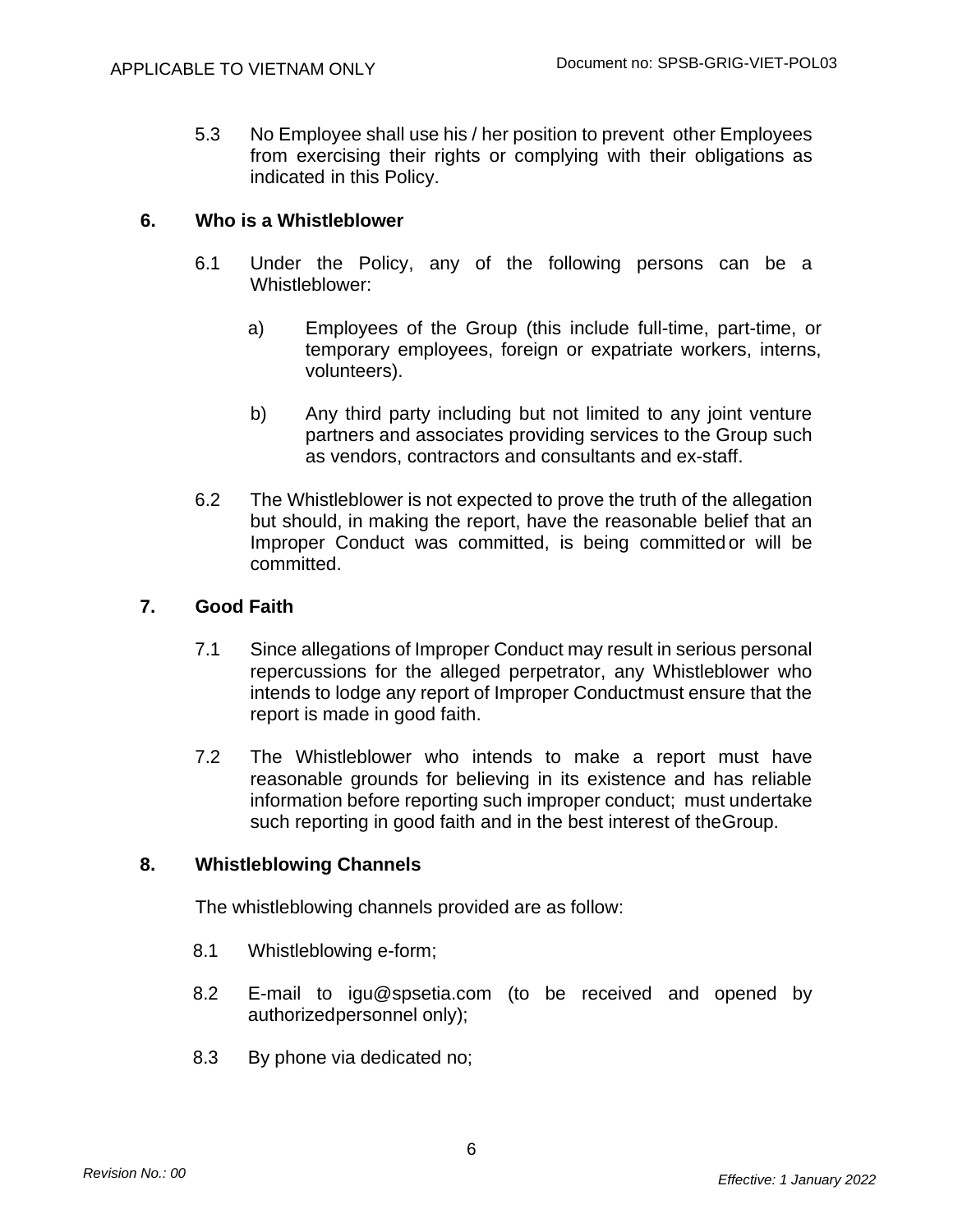- 8.4 Walk-in / appointment to IGU / Risk Management Committee ("**RMC**")Chairman; and
- 8.5 Write to Chairman of RMC / IGU, S P Setia Berhad.

# **9. Information Required for Investigation**

- 9.1 As a guide, the information to be furnished by a Whistleblower is set out in the whistleblower e-Form.
- 9.2 Where a whistleblower identifies themselves, the Group will maintain the confidentiality of the identity of the Whistleblower to theextent that is practical and appropriate under the circumstances, having regard to all the relevant legal requirements. Whistleblowers are cautioned that it may be necessary to disclose their identities to facilitate investigations and may be also required to give evidence in disciplinary proceedings or legal proceedings, where relevant.
- 9.3 A Whistleblower can enhance the efficiency of investigating concerns by providing complete and accurate information in the report. Information which would be useful in assessing the Whistleblower's concerns include:
	- a) the details of improper conduct;
	- b) the date, time and location of the improper conduct;
	- c) the identity and designation (if any) of the alleged wrongdoer(s);
	- d) particulars of witnesses or other parties involved, if any;
	- e) particulars or copies of documentary evidence, if any; and
	- f) any other details that are useful to facilitate screening and investigation.

#### **10. The Whistleblowing Panel ("the WB Panel")**

10.1. The prescreening will be conducted by a WB Panel comprising of:

| Chairman | : Chairman of RMC        |
|----------|--------------------------|
| Member   | : All members of the RMC |
| Member   | : IGU (Secretariat)      |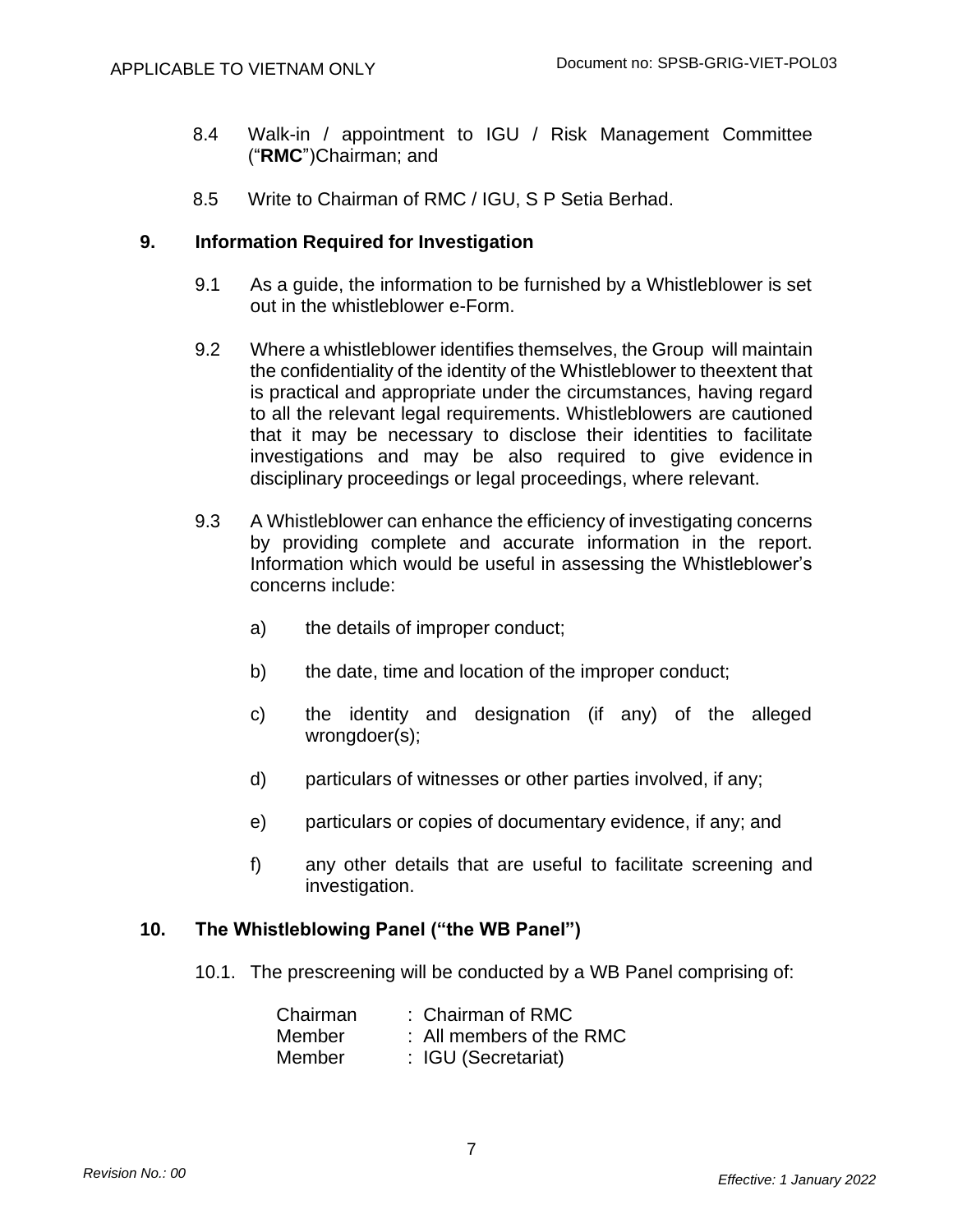- 10.2. Mode of meeting: The deliberation and resolution would be made via physical meeting, virtual platform or circular resolution depending on the nature of the complaint received.
- 10.3. The WB Panel will function based on the following terms of reference:
	- a) The WB Panel will assess nature and merit of the complaints received and propose next steps;
	- b) The WB Panel will recommend next course of actions to RMC and ultimately to the Board; and
	- c) For corruption / bribery or criminal cases whereby upon receiving the complaint (or upon full assessment or investigation), the WB Panel is satisfied that there are sufficient evidence to support the case, recommendation will be made to the Board to lodge report with the MACC or other enforcement agencies in the jurisdictions where the Group operates (where applicable).
- 10.4. In the event that the Whistleblower's concerns involve certain Employees or management of the Group, the implicated person(s) shall be excluded from the processes of determining the appropriate course of action, including screening and any subsequent investigation.

# **11. Pre-screening and Investigation Process**

- 11.1. The WB Panel will screen and assess the complaints made by the whistle-blowers to determine nature and seriousness of the allegations and may instruct IGU to conduct preliminary or full investigation based on the evidence and nature of complaints. Employees contacted by IGU in relation to such investigations shall cooperate with IGU, and shall not interfere in any investigations conducted by IGU.
- 11.2. The WB Panel will recommend to the RMC and ultimately to the Board on next course of actions based on the findings and nature of the case which may include:
	- a) formation of a special team to conduct full investigation or to engage external parties to assist in the investigation;
	- b) referred the complaints to other appropriate BU/SU for further actions;
	- c) Report the case to the MACC or other enforcement agencies in the jurisdictions where the Group operates (where applicable); and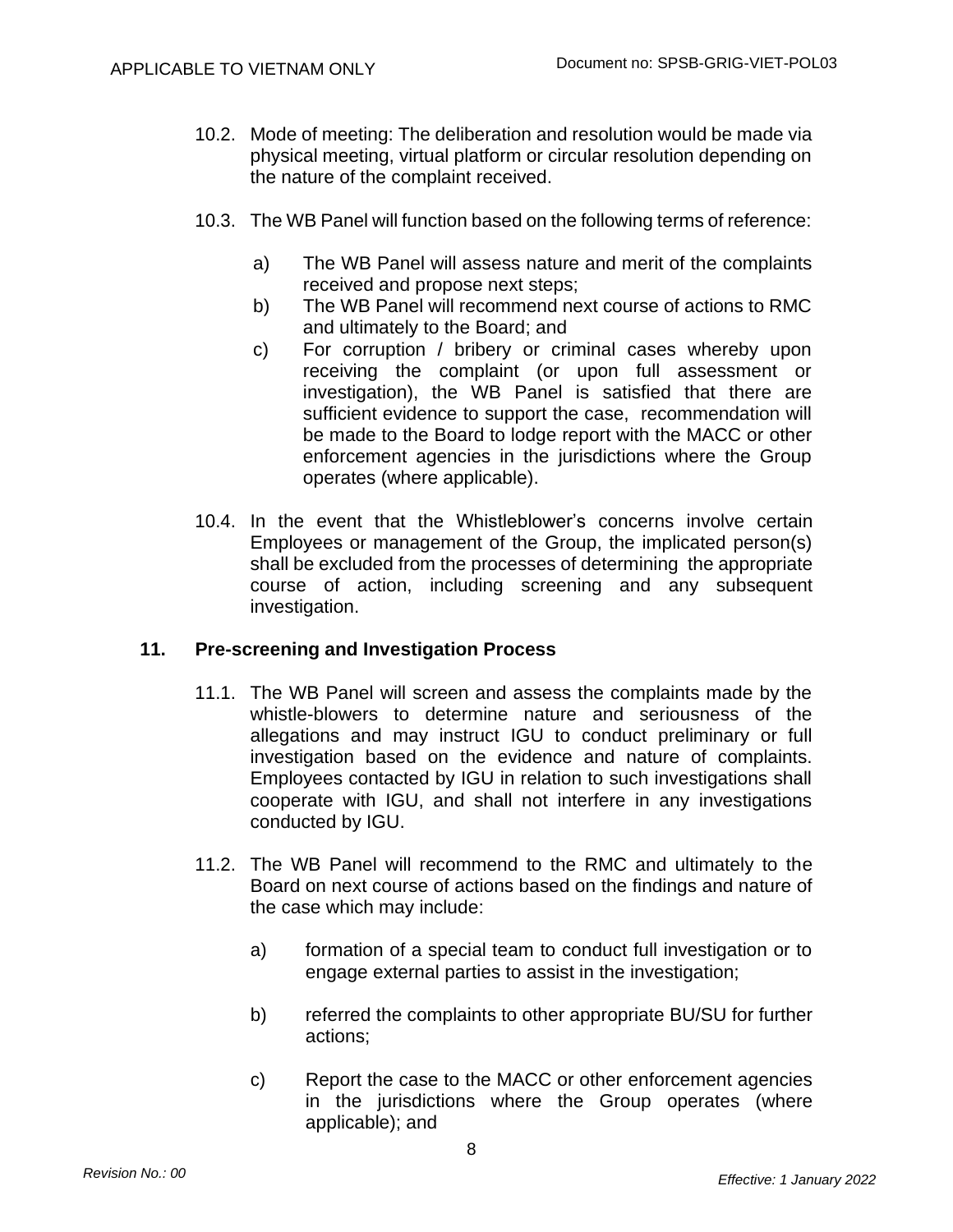- d) Instruct the case to be closed or NFA due to lack or insufficient evidence.
- 11.3. Where the Whistleblower's report involves the CRIGO, the matter will be referred to the Risk Management Committee Chairman to determine the next course of action. The Risk Management Committee would have similar wide discretion to determine the course of action in respect of the report.

# **12. Full Investigation**

- 12.1. The full investigation process aims to achieve the following objectives:
	- a) to gather relevant information in the most appropriate manner and to protect the information / document from sabotage / compromise;
	- b) to ensure that the proper procedures are carried out in the process of the investigation;
	- c) to arrive at a fair decision and recommendation on the next course of action.
- 12.2. The IGU shall, under the supervision of the CRIGO, conduct any initial or full investigation on its own accord or otherwise may instruct external advisors with the requisite expertise to do so. CRIGO may also suggest for the formation of a special team of internal expert to conduct the investigation. The involvement of external parties and the formation of a special investigation team must be endorsed by the Risk Management Committee Chairman. Employees contacted by IGU in relation to such investigations shall cooperate with IGU, and shall not interfere in any investigations conducted by IGU.
- 12.3. Where the Whistleblower's report involves the CRIGO or Executive Vice President and above (including the Board of Directors), the investigation will come under the supervision of the Risk Management Committee Chairman.
- 12.4. All information, documents, records and reports relating to the investigation of the alleged improper conduct shall be maintained and kept securely by IGU to ensure confidentiality.
- 12.5. A report with the CRIGO's recommendation(s) will be presented to Risk Management Committee, who will review the report and decide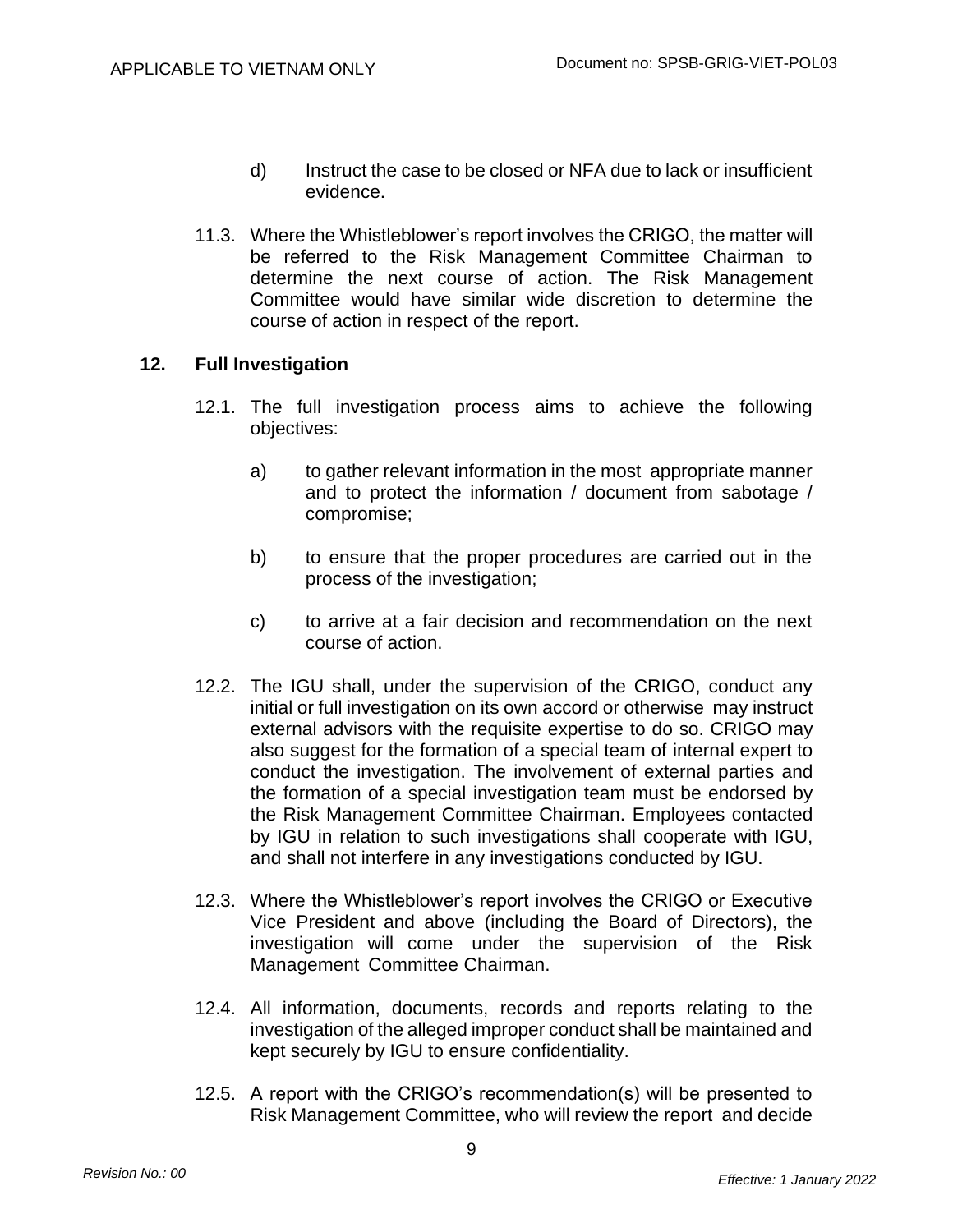on any appropriate action to be taken. Where the Whistleblower's disclosure involves the CRIGO or Executive Vice President and above (including the Board of Directors), the report will include the recommendation(s) of the Risk Management Committee, for presentation to the Board of Directors who will review the report and decide on any appropriate action to be taken.

12.6. Where the disclosure involves the Risk Management Committee Chairman, then the case will be referred to the Senior Independent Director (SID) of S P Setia Berhad for guidance and direction. In situation where the Chairman of Risk Management Committee and SID is the same person, then the matter will be referred to the Chairman of the Board to determine the next course of action. The Board of Directors will review the report and decide on any appropriate action to be taken.

# **13. Reporting of Outcome**

- 13.1. Subject to legal constraints, the Whistleblower and the alleged wrongdoer will be notified of the outcome of the investigation.
- 13.2. IGU, under the supervision of the CRIGO, will furnish a quarterly, half-yearly and year-end report to the Risk Management Committee on the number and nature of cases reported by Whistleblower (s). The Risk Management Committee will review the report and submit a summary report to the Board of Directors for their information and/or action, where applicable. The report then will be extended to Bahagian Pengurusan Integriti Agensi (BPIA) of Malaysian Anti-Corruption Commission or any other relevant local authority (if any) twice a year in compliance with the requirement outlined by the authority.

# **14. Timeframe**

Concerns will be investigated as quickly as possible. It should also be considered that it may be necessary to refer a matter to an external agency and this may result in an extension of the investigative process. It should also be kept in mind that the seriousness and complexity of anycomplaint may have an impact upon the time taken to investigate a matter.

# **15. Protection of Whistleblower**

15.1. Upon making a disclosure in good faith, based on the Whistleblower's reasonable belief, the Whistleblower's identity will be accorded with protection of strict confidentiality unless otherwise required by law or for purposes of any actions by or against the Group.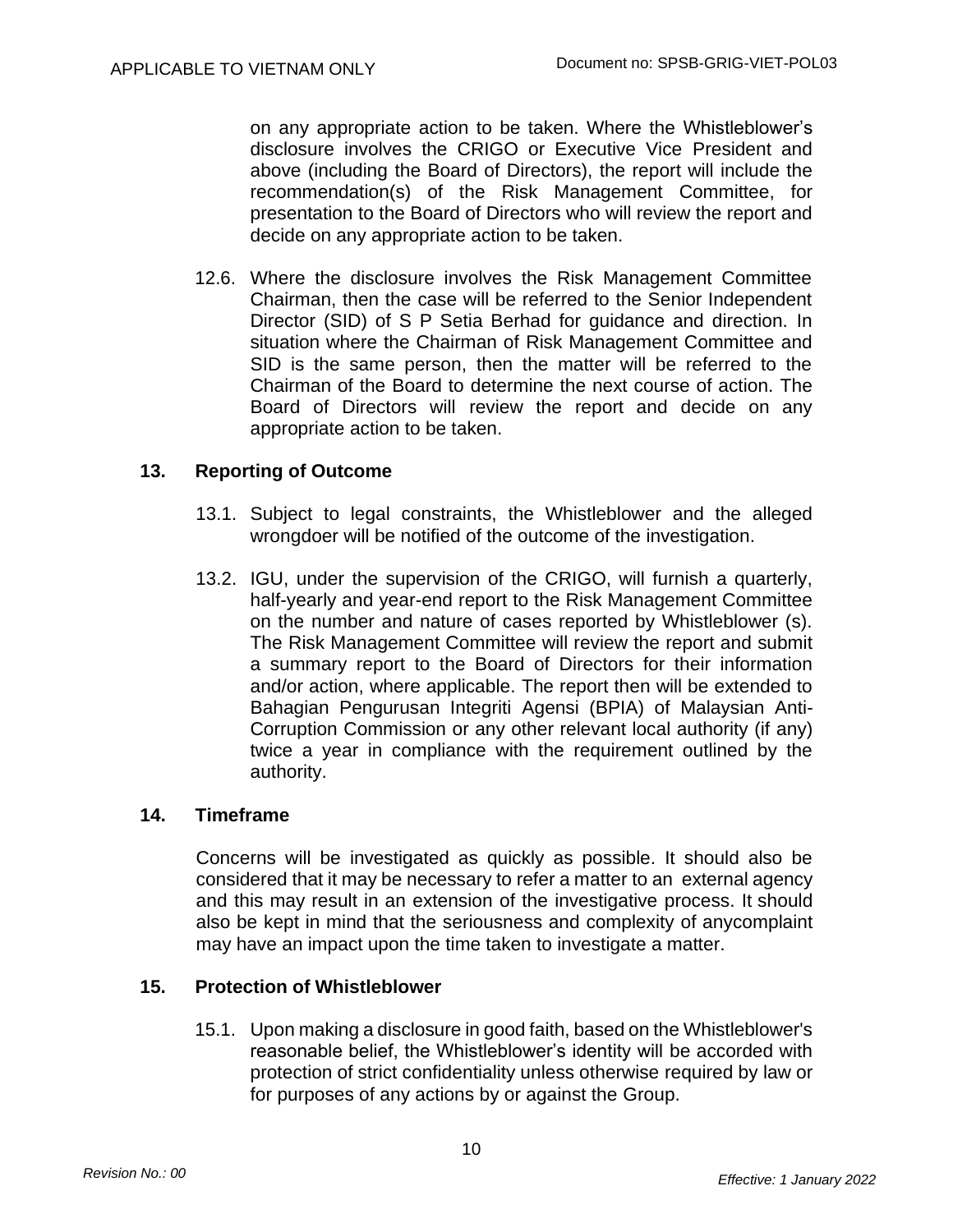- 15.2. The Whistleblower will be protected from "Detrimental Treatment" within the Group as a consequence of his / her disclosure. The Group will not tolerate such detrimental treatment when concerns are raised in good faith. Such protection is accorded even if the investigation later reveals that the Whistleblower is mistaken as to the facts.
- 15.3. It is to be noted that any person who has not acted in good faith shall not be entitled to any protection under this Policy. If allegationsare proven to be malicious or founded on bad faith, any protection provided may be revoked and parties responsible may be subject to appropriate action, including but not limited to legal action, where applicable.
- 15.4. Where such "detrimental treatment" takes place, the Whistleblower may report it to the IGU, and the appropriate actions may be taken against the relevant individuals.
- 15.5. For purposes of this Policy, "detrimental treatment" includes but is not limited to:
	- a) any action causing injury, loss or damage to the Whistleblower;
	- b) any action of intimidation and harassment against the Whistleblower;
	- c) any direct or indirect retaliation or attempted retaliation, discrimination or victimization;
	- d) interference with the lawful employment or livelihood of the Whistleblower, including discrimination, discharge, demotion, suspension, disadvantage, termination or adverse treatment in relation to the Whistleblower's employment, career, profession, trade or business or the taking of disciplinary action; and
	- e) a threat to take any of the actions stated above
- 15.6. At any time, the IGU or anyone who is responsible or involved in receiving or investigating the Whistleblower's report is not obliged to reveal the identity of the Whistleblower, informer or any person related to the investigation or information disclosed, to the Board of Directors or management of the Group under any circumstances, unless required by the law to do so.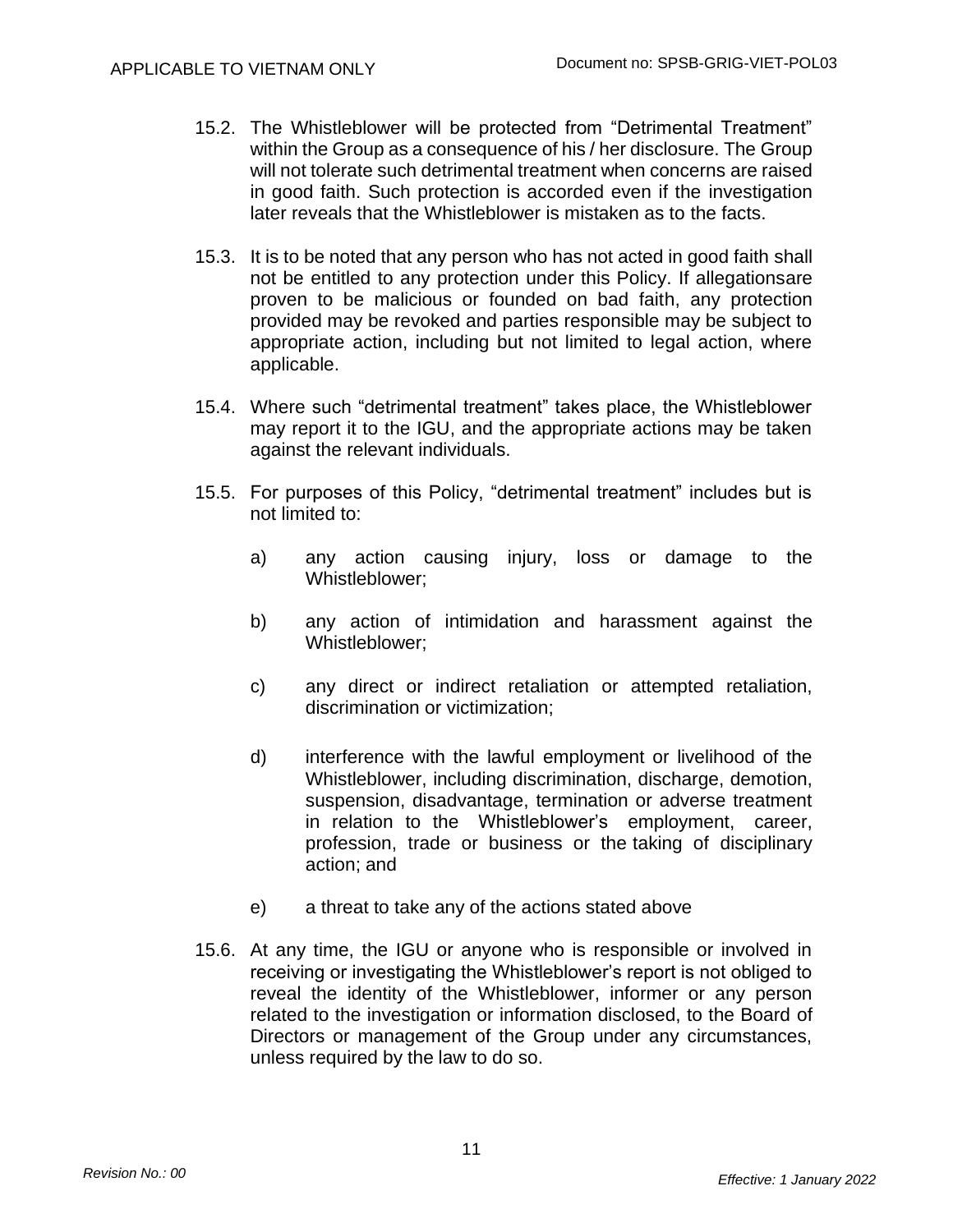# **16. Safekeeping of Records**

- 16.1. All reports, its supporting evidence, findings of investigations and monitoring of corrective actions shall be centralized, logged and monitored by the IGU under the supervision of CRIGO.
- 16.2. Disclosure of reports to individuals who are not involved in the investigation will be viewed as a serious disciplinary offence which may result in disciplinary action, including termination of employment or dismissal.

### **17. Circulation and Review**

- 17.1. This Policy will be circulated to all Employees of the Group.
- 17.2. This Policy will be reviewed regularly by the IGU. Any revisions, amendments to this Policy will be communicated to all Employees of the Group.

This policy has been approved by the Board of Directors on 23 November 2021.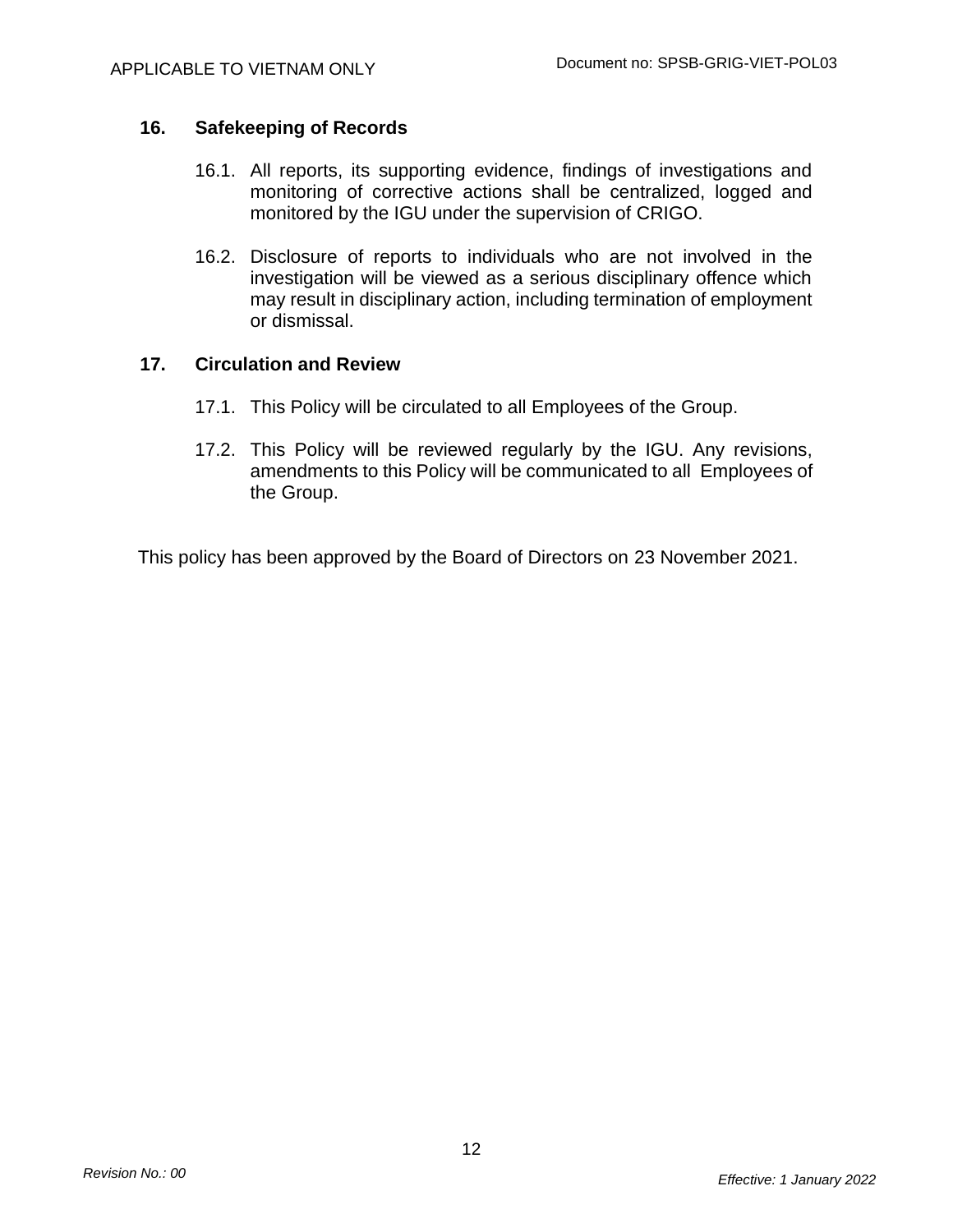**Appendix I**

# **WHISTLEBLOWING METHOD**

# **1) Via Letter**

i. If a report is made by way of letter, it should be sealed properly and marked "**(STRICTLY CONFIDENTIAL - TO BE OPENED BY THE ADDRESSEE ONLY)**" on the envelope to ensure that no one else except the addressee as stated on the envelope opens it.

| (STRICTLY CONFIDENTIAL - TO BE OPENED BY THE ADDRESSEE ONLY) | Stamp |
|--------------------------------------------------------------|-------|
| S P Setia Bhd Corporate HQ                                   |       |
| No 12, Persiaran Setia Dagang,                               |       |
| Setia Alam, Seksyen U13,                                     |       |
| 40170, Shah Alam, Selangor, Malaysia                         |       |
| Attention: Integrity & Governance Unit                       |       |

13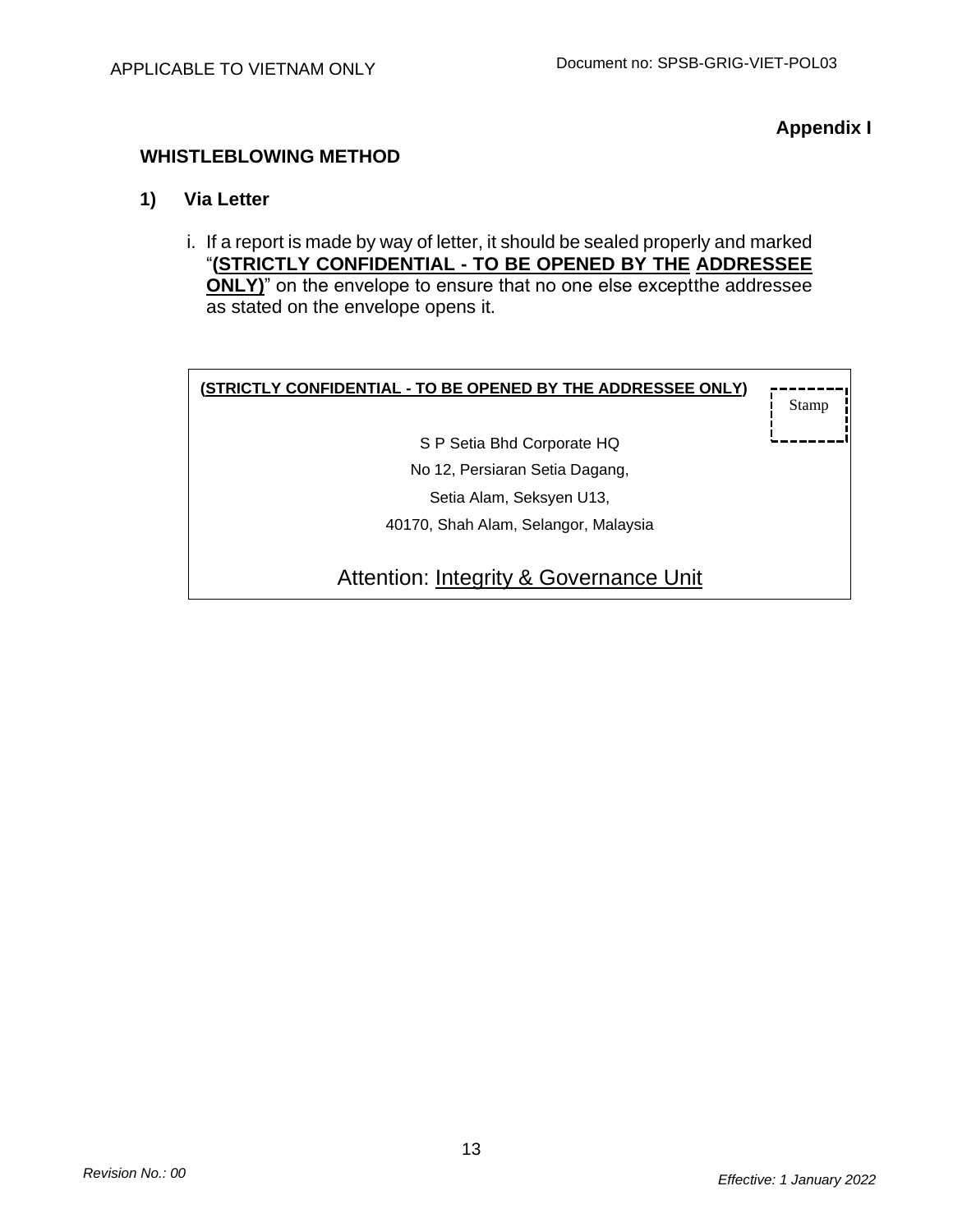**Appendix II**

# **2) Via e-Form**

### **SAMPLE OF e-FORM:**

### **CONFIDENTIAL REFERENCE NUMBER:**

| A.                        | PERSONAL PARTICULARS OF WHISTLEBLOWER                                            |                  |             |              |  |                  |  |
|---------------------------|----------------------------------------------------------------------------------|------------------|-------------|--------------|--|------------------|--|
| $\overline{1}$            | Name:                                                                            |                  |             |              |  |                  |  |
| $\overline{2}$            | I/c No. / Staff No.:                                                             |                  |             |              |  |                  |  |
| $\overline{3}$            | <b>Correspondence Address:</b>                                                   |                  |             |              |  |                  |  |
|                           |                                                                                  |                  |             |              |  |                  |  |
|                           |                                                                                  |                  |             |              |  |                  |  |
|                           |                                                                                  |                  |             |              |  |                  |  |
| 4                         | Telephone No.:                                                                   | Home:<br>Office: |             |              |  |                  |  |
|                           |                                                                                  | Mobile:          |             |              |  |                  |  |
| 5                         | Email Address:                                                                   |                  |             |              |  |                  |  |
| $\overline{6}$            | Designation / Occupation:                                                        |                  |             |              |  |                  |  |
| $\overline{7}$            | Preferred method of communication:                                               |                  | $\Box$ Mail | $\Box$ Email |  | $\Box$ Telephone |  |
|                           |                                                                                  |                  |             |              |  |                  |  |
| B.                        | <b>INFORMATION OF EMPLOYEE(S) INVOLVED IN IMPROPER CONDUCT</b>                   |                  |             |              |  |                  |  |
|                           | Individual 1                                                                     |                  |             |              |  |                  |  |
| $\mathbf{1}$              | Name of Employee:                                                                |                  |             |              |  |                  |  |
|                           | Designation / position of said Employee in S P Setia or subsidiary / JV company: |                  |             |              |  |                  |  |
|                           |                                                                                  |                  |             |              |  |                  |  |
|                           | How do you know this S P Setia Employee?                                         |                  |             |              |  |                  |  |
|                           | Individual 2                                                                     |                  |             |              |  |                  |  |
| $\overline{2}$            | Name of Employee:                                                                |                  |             |              |  |                  |  |
|                           | Designation / position of said Employee in S P Setia or subsidiary / JV company: |                  |             |              |  |                  |  |
|                           | How do you know this S P Setia Employee?                                         |                  |             |              |  |                  |  |
|                           |                                                                                  |                  |             |              |  |                  |  |
|                           | Individual 3                                                                     |                  |             |              |  |                  |  |
| $\overline{3}$            | Name of Employee:                                                                |                  |             |              |  |                  |  |
|                           | Designation / position of said Employee in S P Setia or subsidiary / JV company: |                  |             |              |  |                  |  |
|                           | How do you know this S P Setia Employee?                                         |                  |             |              |  |                  |  |
|                           |                                                                                  |                  |             |              |  |                  |  |
| $\overline{\mathsf{C}}$ . | <b>DETAILS OF IMPROPER CONDUCT</b>                                               |                  |             |              |  |                  |  |
|                           | Date:                                                                            |                  |             |              |  |                  |  |
|                           | Time:                                                                            |                  |             |              |  |                  |  |
|                           | Place:<br>Details of Improper Conduct:                                           |                  |             |              |  |                  |  |
|                           | Details of Witnesses (if any):                                                   |                  |             |              |  |                  |  |
|                           |                                                                                  |                  |             |              |  |                  |  |
|                           | *Please submit supporting documents if available.                                |                  |             |              |  |                  |  |
|                           | *Please attach additional sheets if necessary.                                   |                  |             |              |  |                  |  |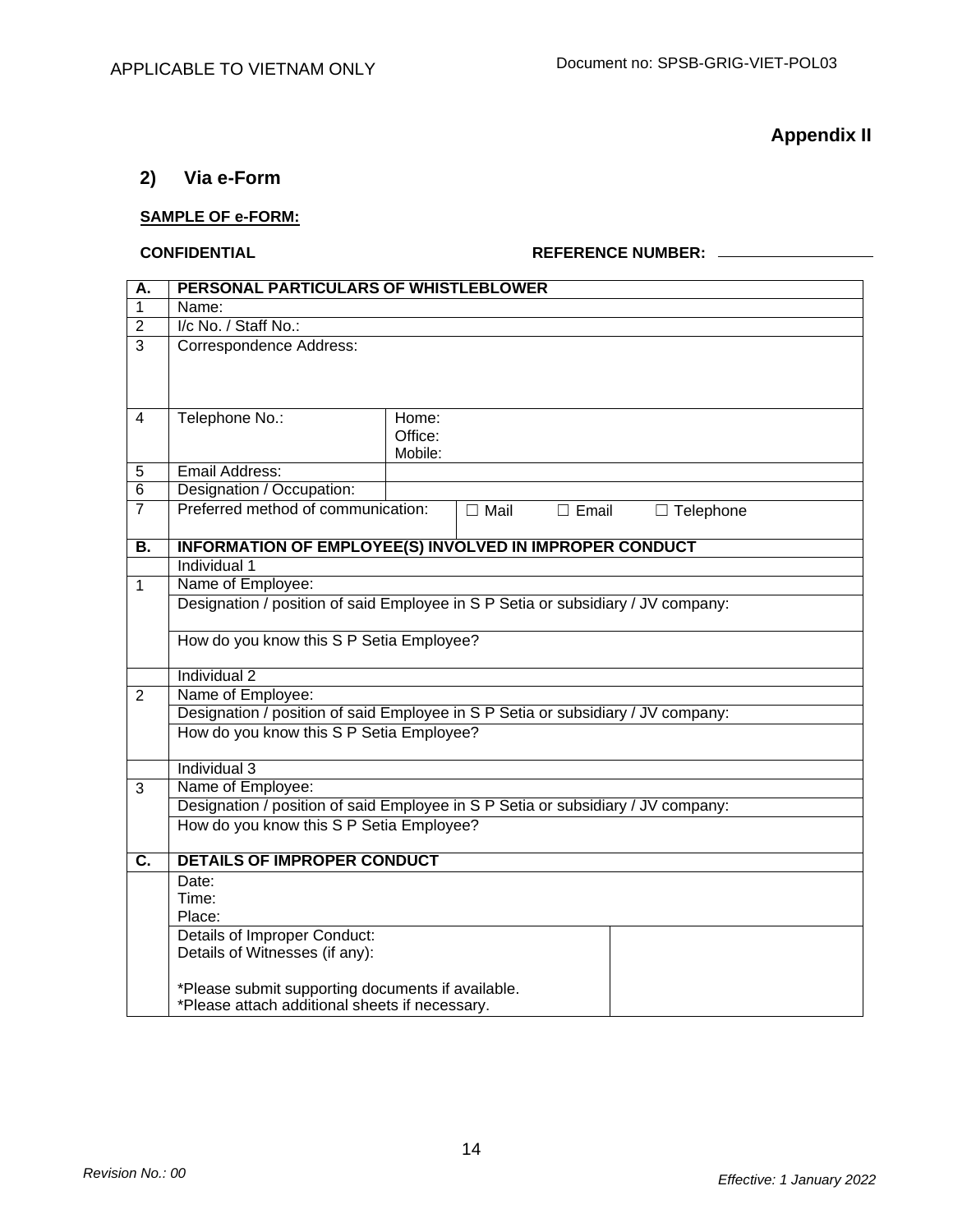|                                | Have you lodged a complaint on this matter to another                                                                                                                                                                                                                     | (cross X where applicable) |  |     |  |  |  |  |  |
|--------------------------------|---------------------------------------------------------------------------------------------------------------------------------------------------------------------------------------------------------------------------------------------------------------------------|----------------------------|--|-----|--|--|--|--|--|
|                                | person / department/ authority before?                                                                                                                                                                                                                                    | YES:                       |  | NO: |  |  |  |  |  |
|                                | If YES, please indicate the person / department/ authority that the report was lodged:<br>(cross X where applicable)                                                                                                                                                      |                            |  |     |  |  |  |  |  |
|                                | Date report was made:                                                                                                                                                                                                                                                     |                            |  |     |  |  |  |  |  |
|                                | Status of report made:                                                                                                                                                                                                                                                    |                            |  |     |  |  |  |  |  |
| D.                             | <b>DECLARATION</b>                                                                                                                                                                                                                                                        |                            |  |     |  |  |  |  |  |
| 1                              | I declare that all information provided in this form is true, correct and complete to the best of my<br>knowledge, information and belief.                                                                                                                                |                            |  |     |  |  |  |  |  |
| $\overline{2}$                 | I hereby agree that the information provided herein to be used and processed for investigation<br>purposes and further agree that the information provided herein may be forwarded to another<br>department/ authority/ enforcement agency for purposes of investigation. |                            |  |     |  |  |  |  |  |
| Name:<br>Date:                 | Signature:                                                                                                                                                                                                                                                                |                            |  |     |  |  |  |  |  |
| For Office Use Only:           |                                                                                                                                                                                                                                                                           |                            |  |     |  |  |  |  |  |
| Record No.:                    |                                                                                                                                                                                                                                                                           |                            |  |     |  |  |  |  |  |
| Officer receiving this report: |                                                                                                                                                                                                                                                                           |                            |  |     |  |  |  |  |  |
|                                | Date:                                                                                                                                                                                                                                                                     |                            |  |     |  |  |  |  |  |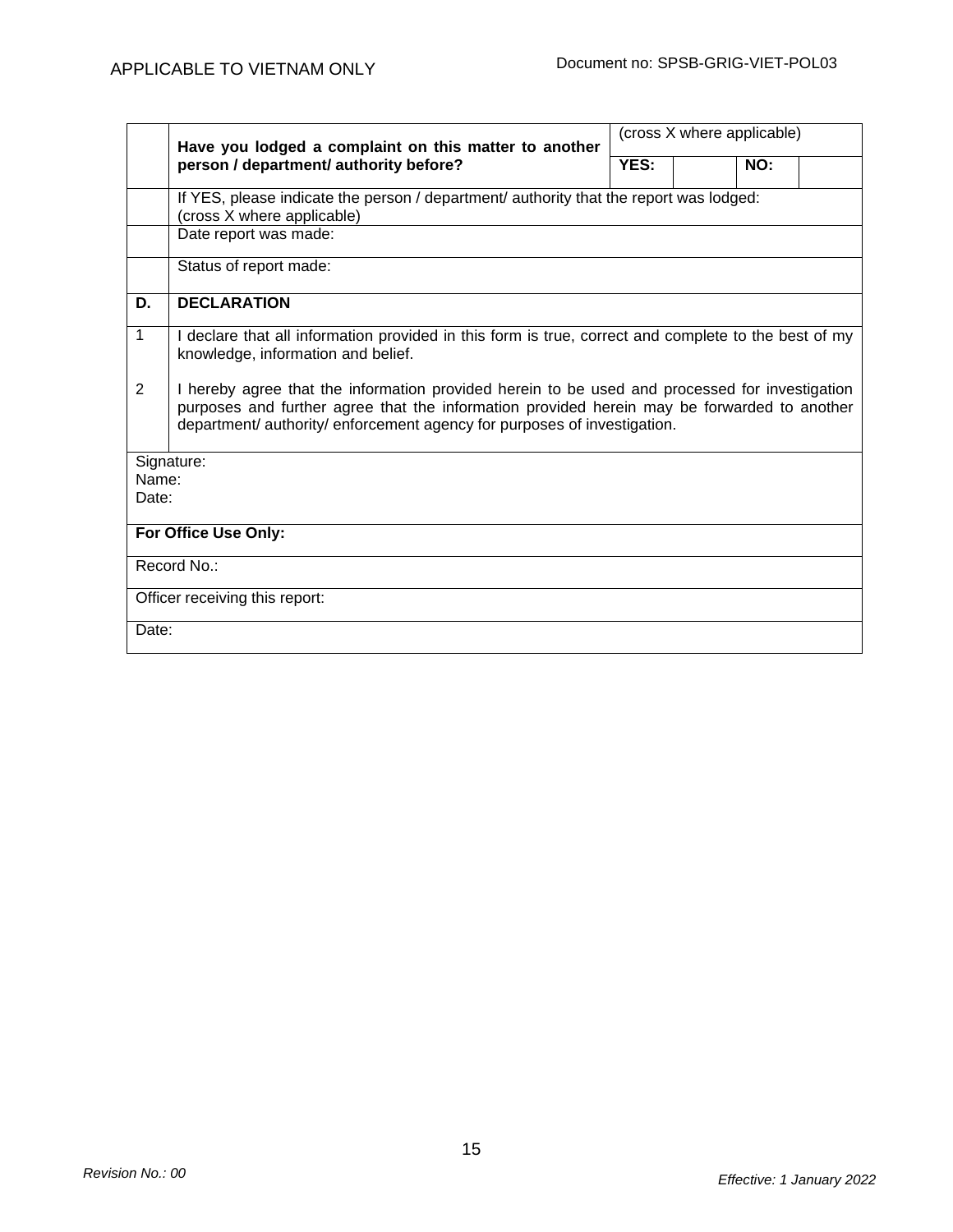# APPLICABLE TO VIETNAM ONLY

# **WHISTLEBLOWING PROCEDURE Appendix III**

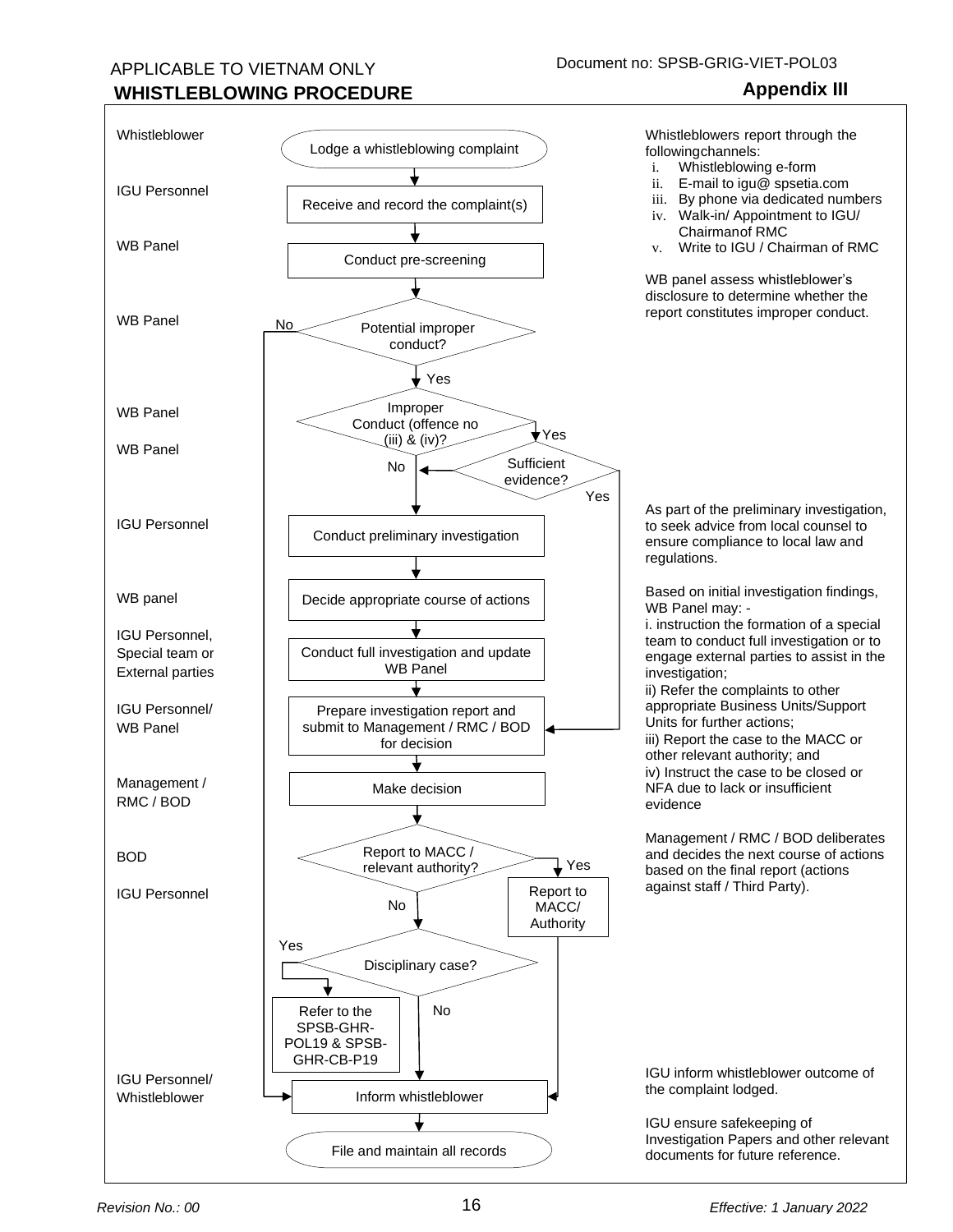

# **CHÍNH SÁCH TỐ GIÁC**

*Chính sách này được viết bằng tiếng Việt và tiếng Anh. Cả hai phiên bản ngôn ngữ đều có giá trị như nhau. Trong trường hợp không có sự nhất quán giữa hai phiên bản được đề cập ở trên, phiên bản tiếng Anh sẽ được ưu tiên áp dụng trong việc xác định tinh thần, mục đích và ý nghĩa của Chính sách này.*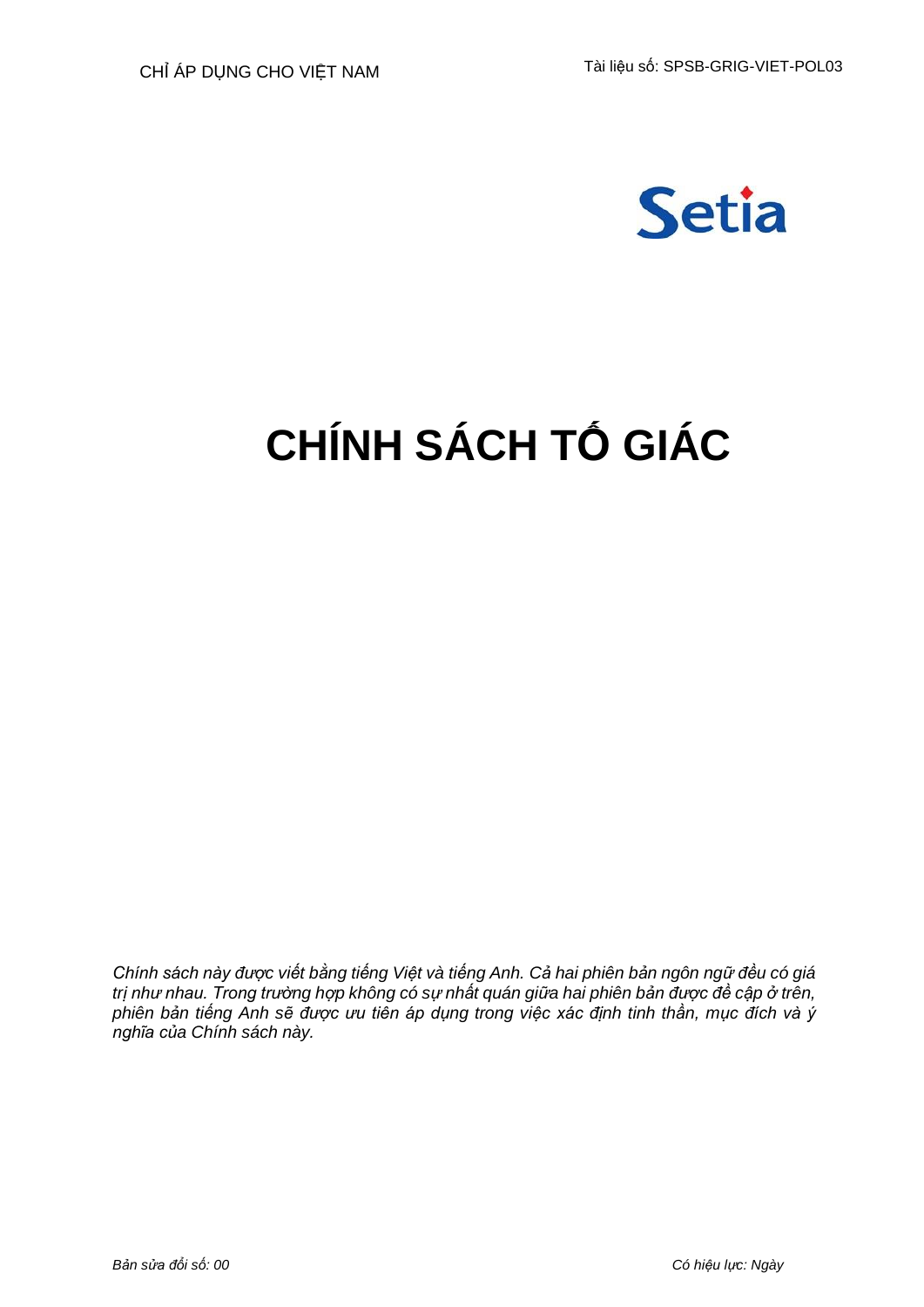# **1. Tuyên bố về Chính sách**

- 1.1 S P Setia Berhad và các công ty trong tập đoàn (gọi chung là "**Tập đoàn**") cam kết thực hiện tiêu chuẩn chính trực cao nhất và duy trì tiêu chuẩn cao về trách nhiệm giải trình trong hoạt động kinh doanh và vận hành của mình. Tập đoàn mong muốn tiến hành các công việc một cách có đạo đức, có trách nhiệm và minh bạch, điều này rất quan trọng đối với sự thành công của Tập đoàn.
- 1.2 Vì vậy, Hội đồng quản trị S P Setia Berhad ("Hội đồng quản trị") đã xây dựng Chính sách Tố giác ("**Chính sách**") cho Tập đoàn để cung cấp kênh báo cáo có cấu trúc và hướng dẫn cho tất cả nhân viên và các bên thứ ba được đề cập trong phần 8 bên dưới về cách tố giác những mối quan ngại xác thực mà không sợ bị trả đũa, trở thành nạn nhân và/hoặc phân biệt đối xử sau đó.
- 1.3 Các thủ tục được kết hợp trong Chính sách này nhằm mục đích giải quyết các vấn đề như báo cáo, trách nhiệm, bảo mật, điều tra và giải quyết.
- 1.4 Chính sách sẽ:
	- a) Quản lý quy trình cho phép các nhân viên và các bên liên quan có thể báo cáo các vi phạm tiềm ẩn, hành vi không phù hợp hoặc các mối lo ngại liên quan đến pháp luật, quy tắc, quy định, đạo đức kinh doanh, hành vi ứng xử và chính sách liên quan, bao gồm bất kỳ vi phạm hoặc lo ngại nào liên quan đến các hoạt động trái đạo đức, bất hợp pháp, chiếm đoạt và gian lận;
	- b) Thiết lập một cơ chế phản hồi báo cáo từ nhân viên và bên thứ ba về những vi phạm hoặc mối lo ngại tiềm ẩn đó;
	- c) Cấm trả đũa các nhân viên đã báo cáo những vi phạm hoặc mối lo ngại tiềm ẩn đó; và
	- d) Thiết lập các quy trình lưu giữ hồ sơ các báo cáo (bao gồm các tài liệu điều tra, bằng chứng, v.v. liên quan đến các trường hợp được điều tra).
- 1.5 Nhân viên tố giác về hành vi không phù hợp được mô tả trong đoạn 4(iii) dưới đây sẽ được bảo vệ khỏi mọi hành vi trả đũa hoặc đối xử bất lợi khác với điều kiện là việc tố giác được thực hiện một cách thiện chí. Việc tố giác này là nghĩa vụ Nhân viên cần thực hiện nhằm tăng cường khả năng phát hiện kịp thời các rủi ro, nâng cao giá trị tổng thể của Tập đoàn và thúc đẩy đạo đức tốt. Tuy nhiên, việc tố giác không có thiện chí và bị phát hiện là cố tình báo cáo sai lệch với mục đích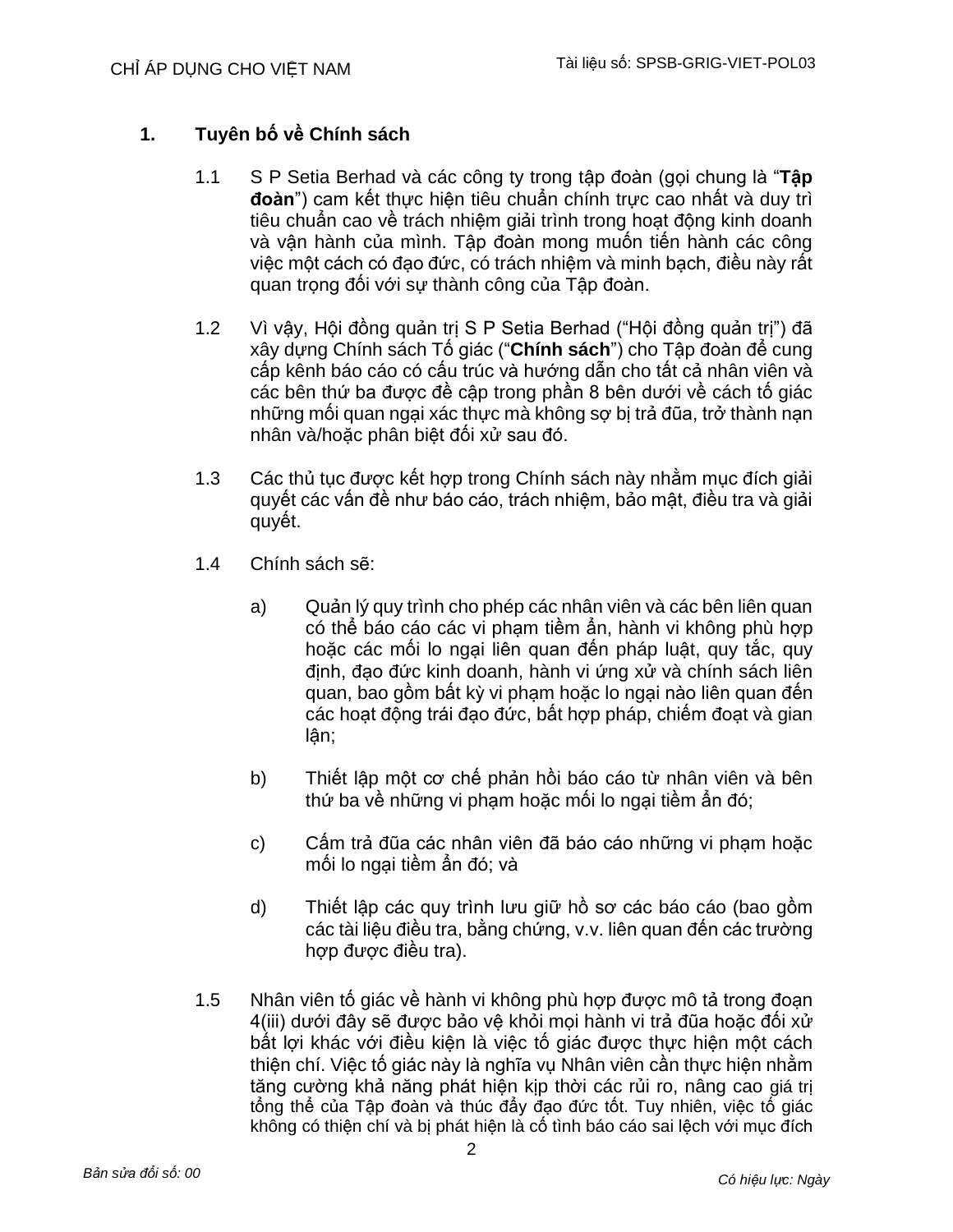xấu hoặc động cơ trục lợi cá nhân sẽ bị Tập đoàn xử lý kỷ luật theo chính sách kỷ luật của Tập đoàn, Nội quy lao động và luật hiện hành.

- 1.6 Hội đồng quản trị sẽ chịu trách nhiệm chung về việc thành lập IGU và việc thực hiện các chức năng cốt lõi của IGU. Việc quản lý Chính sách và thực hiện các chức năng cốt lõi của IGU sẽ do Giám đốc Rủi ro, Liêm chính và Quản trị (CRIGO) chịu trách nhiệm. Ủy ban Quản lý Rủi ro của S P Setia Berhad (RMC) sẽ giám sát việc thực hiện IGU và hỗ trợ Hội đồng quản trị giám sát IGU để đảm bảo IGU đạt được mục tiêu.
- 1.7 Chính sách này cần được đọc cùng với Chính sách Chống hối lộ và tham nhũng, Bộ quy tắc ứng xử và đạo đức trong kinh doanh và Nội quy lao động được thực hiện ở Việt Nam.

# **2. Mục tiêu**

- 2.1 Mục tiêu của Chính sách là bảo vệ các giá trị minh bạch, liêm chính, không thiên vị và trách nhiệm giải trình đóng vai trò là cơ sở cho việc thực hiện các hoạt động kinh doanh và công việc của Tập đoàn.
- 2.2 Thông qua việc thực hiện có hiệu quả Chính sách này, Tập đoàn mong muốn nâng cao trách nhiệm giải trình trong việc duy trì sự liêm chính và chịu sự giám sát của công chúng. Ngược lại, điều này cũng giúp nâng cao và xây dựng uy tín của Tập đoàn với tất cả các bên liên quan.
- 2.3 Chính sách đóng vai trò như một hệ thống cảnh báo sớm cho phép Tập đoàn khắc phục bất kỳ hành vi sai trái nào trước khi nó gây ra thiệt hại nghiệm trong.

# **3. Các chức năng của IGU**

Theo chính sách tố giác, các chức năng chính của IGU bao gồm:

- 3.1 Hoan nghênh, tiếp nhận và điều tra các báo cáo về hành vi không phù hợp hoặc khiếu nại được gửi qua các kênh tố giác được cho phép;
- 3.2 Đảm bảo và thuyết phục về việc bảo vệ cho những người sẽ tố giác trước mọi hình thức trả đũa hoặc hành động bất lợi;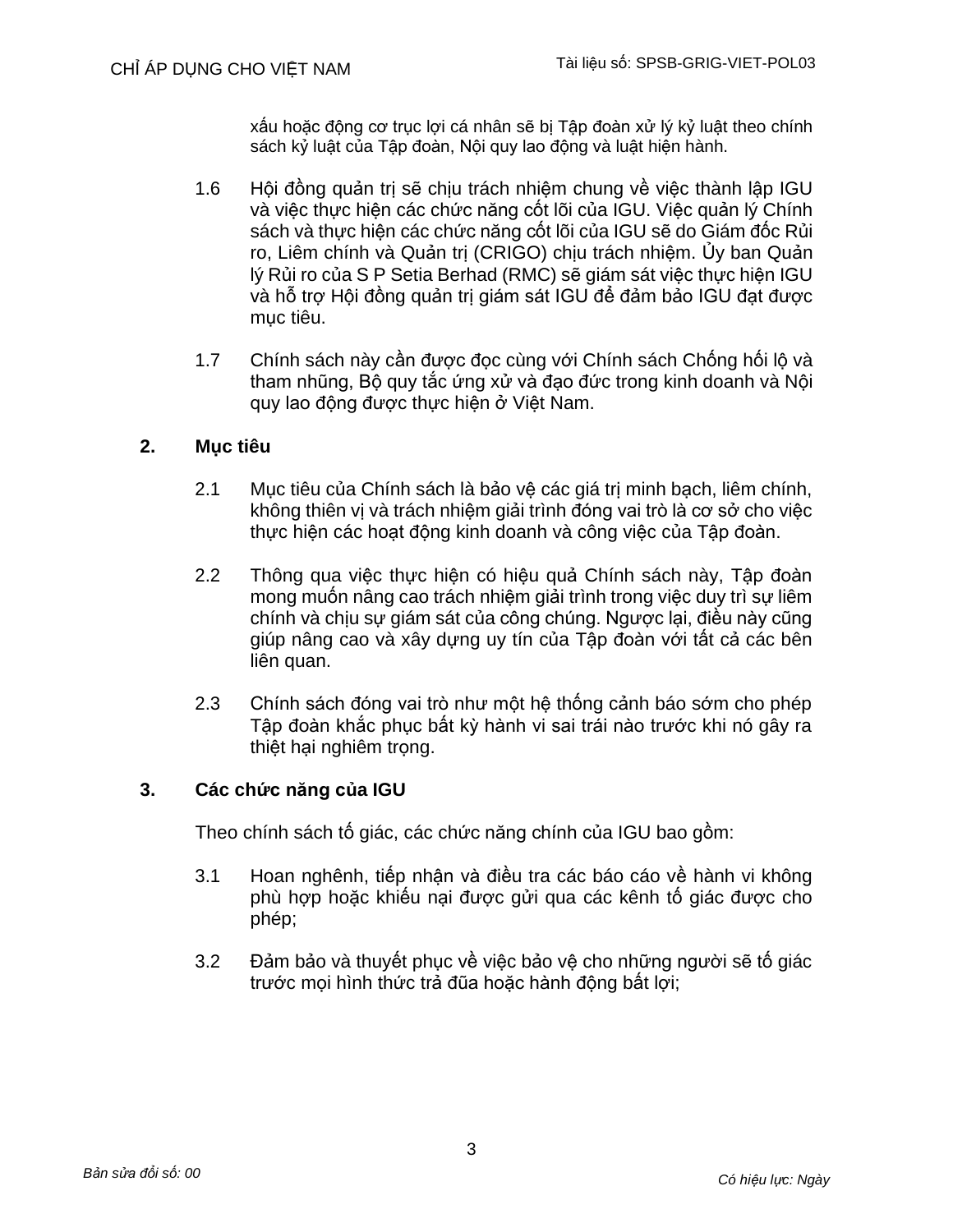- 3.3 Tiến hành chương trình đào tạo và nâng cao nhận thức liên quan đến Chính sách này; và
- 3.4 Xây dựng, quản lý, duy trì và phát huy hiệu quả của các kênh tố giác.

# **4. Định nghĩa về Tố giác**

Trừ khi được định nghĩa khác trong chính sách này, các thuật ngữ viết hoa được sử dụng trong Chính sách này sẽ mang ý nghĩa như đã quy định cho thuật ngữ đó trong Chính sách Chống hối lộ và tham nhũng đang được áp dụng tại Việt Nam. Ngoài ra, khi được sử dụng trong Chính sách này, các thuật ngữ sau sẽ mang ý nghĩa như bên dưới:

- 4.1 "Tố giác" được định nghĩa là việc tiết lộ hoặc báo cáo có chủ ý, tự nguyện của một cá nhân về một hành vi không phù hợp của cá nhân hoặc tổ chức xảy ra thực tế (trong quá khứ hoặc hiện tại) hoặc nghi ngờ xảy ra trong Tập đoàn hoặc tổ chức dựa trên niềm tin hợp lý của họ.
- 4.2 Người báo cáo, tiết lộ hoặc cảnh báo những mối quan ngại nghiêm trọng về hành vi không phù hợp được gọi là "Người tố giác".
- 4.3 "Hành vi không phù hợp" bao gồm các hành vi sau đây:
	- a) vi phạm Bộ quy tắc ứng xử và đạo đức trong kinh doanh của Tập đoàn cũng như các chính sách và thủ tục khác được thực hiện tại Việt Nam và được sửa đổi theo từng thời điểm;
	- b) gian lận, chiếm đoạt hoặc bất thường về tài chính;
	- c) tham nhũng, hối lô, rửa tiền hoặc tống tiền;
	- d) tội hình sự;
	- e) lạm dụng quyền, quyền hạn hoặc chức vụ;
	- f) lạm dụng tài sản của công ty;
	- g) hành vi chống cạnh tranh;
	- h) không tuân thủ nghĩa vu pháp lý hoặc quy định;
	- i) rủi ro hoặc thiệt hại thực tế với môi trường;
	- j) phân biệt đối xử và quấy rối tại nơi làm việc;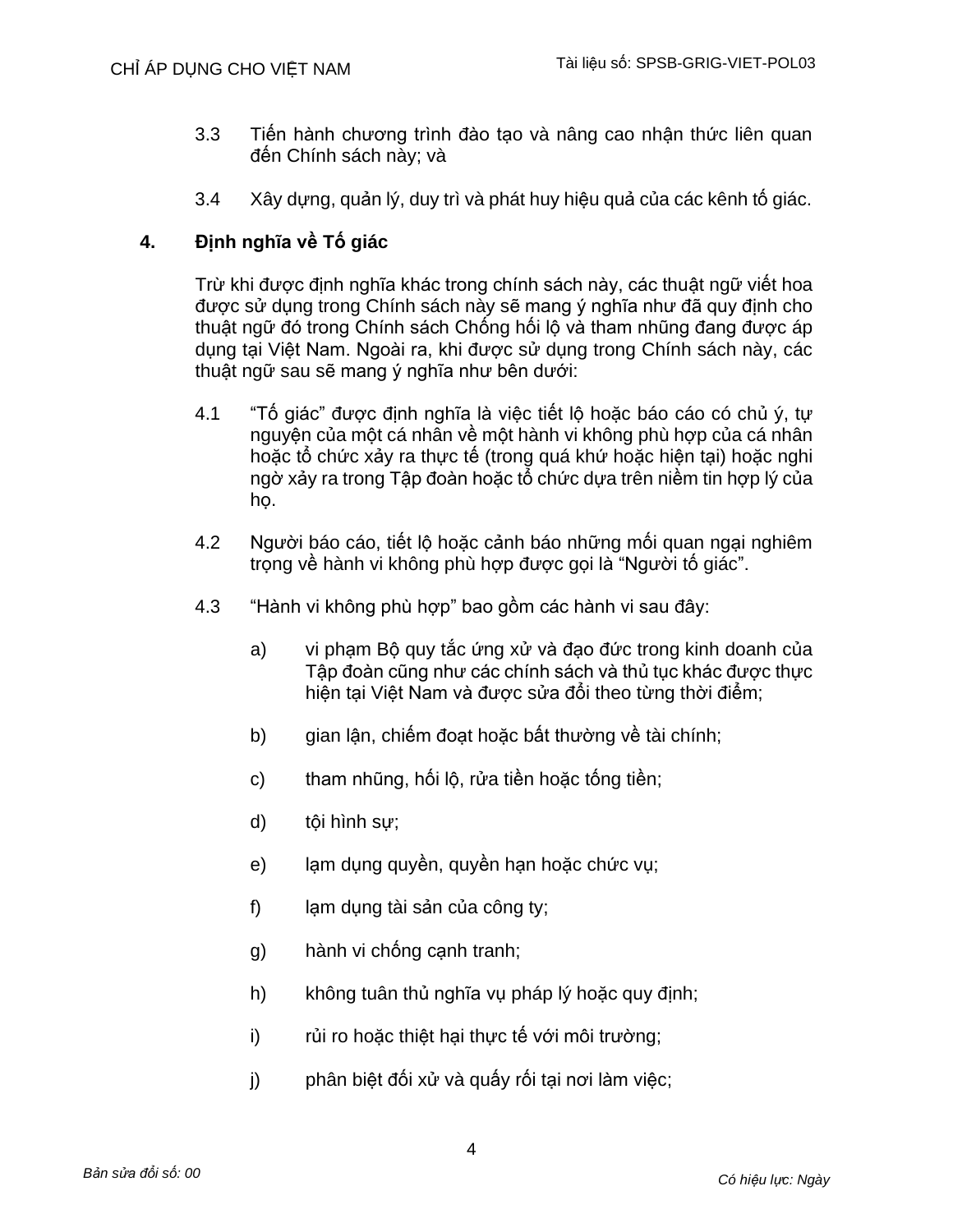- k) gây nguy hiểm đến sức khỏe và sự an toàn của một cá nhân;
- l) che giấu một hoặc nhiều hành vi nêu trên; và
- m) bất kỳ mối quan ngại nào khác có thể dẫn đến bất kỳ bộ phận nào của Tập đoàn phải chịu trách nhiệm pháp lý hoặc mất uy tín nghiêm trọng.
- 4.4 Danh sách trên không phải là danh sách đầy đủ và còn bao gồm các hành vi hoặc thiếu sót khác, mà nếu chứng minh được sẽ được coi là:
	- a) một hành vi không phù hợp hoặc sai trái cấu thành hành vi vi phạm kỷ luật theo Bộ quy tắc ứng xử và đạo đức trong kinh doanh, chính sách Kỷ luật của Tập đoàn, bất kỳ thỏa thuận lao động hoặc hợp đồng dịch vụ nào khác hoặc Nội quy lao động được thực hiện tại Việt Nam; hoặc
	- b) một hành vi vi phạm theo bất kỳ luật liên quan nào có hiệu lực.
- 4.5 Quy trình tố giác khác với quy trình khiếu nại. Thông thường, tố giác không nhất thiết phải là về một hành vi ảnh hưởng đến cá nhân người khiếu nại. Trái lại, một khiếu nại/than phiền thông thường là trường hợp cá nhân người khiếu nại bị ảnh hưởng.

# **5. Phạm vi**

- 5.1 Chính sách này áp dụng cho tất cả các vấn đề liên quan đến Nhân viên của Tập đoàn và bất kỳ bên liên quan/cá nhân nào khác cung cấp dịch vụ cho Tập đoàn, bao gồm các nhà tư vấn, nhà cung cấp, nhà thầu độc lập, đại lý bên ngoài và/hoặc bất kỳ bên nào khác có mối quan hệ kinh doanh với Tập đoàn.
- 5.2 Chính sách này không áp dụng cho các khiếu nại liên quan đến điều khoản làm việc của một cá nhân hoặc vấn đề hiệu suất công việc của nhân viên và các vấn đề đó sẽ được giải quyết theo các nguyên tắc và chính sách của phòng Nhân sự của Tập đoàn hoặc Nội quy lao động, thỏa ước lao động tập thể (nếu có) được thực hiện tại Việt Nam. Nếu quá trình điều tra sơ bộ xác định rằng vấn đề được tiết lộ không thuộc phạm vi điều chỉnh của Chính sách này thì những vấn đề đó sẽ được chuyển giao và xử lý bởi nhân viên phụ trách của bộ phận liên quan để thực hiện các quy trình và hành động thích hợp.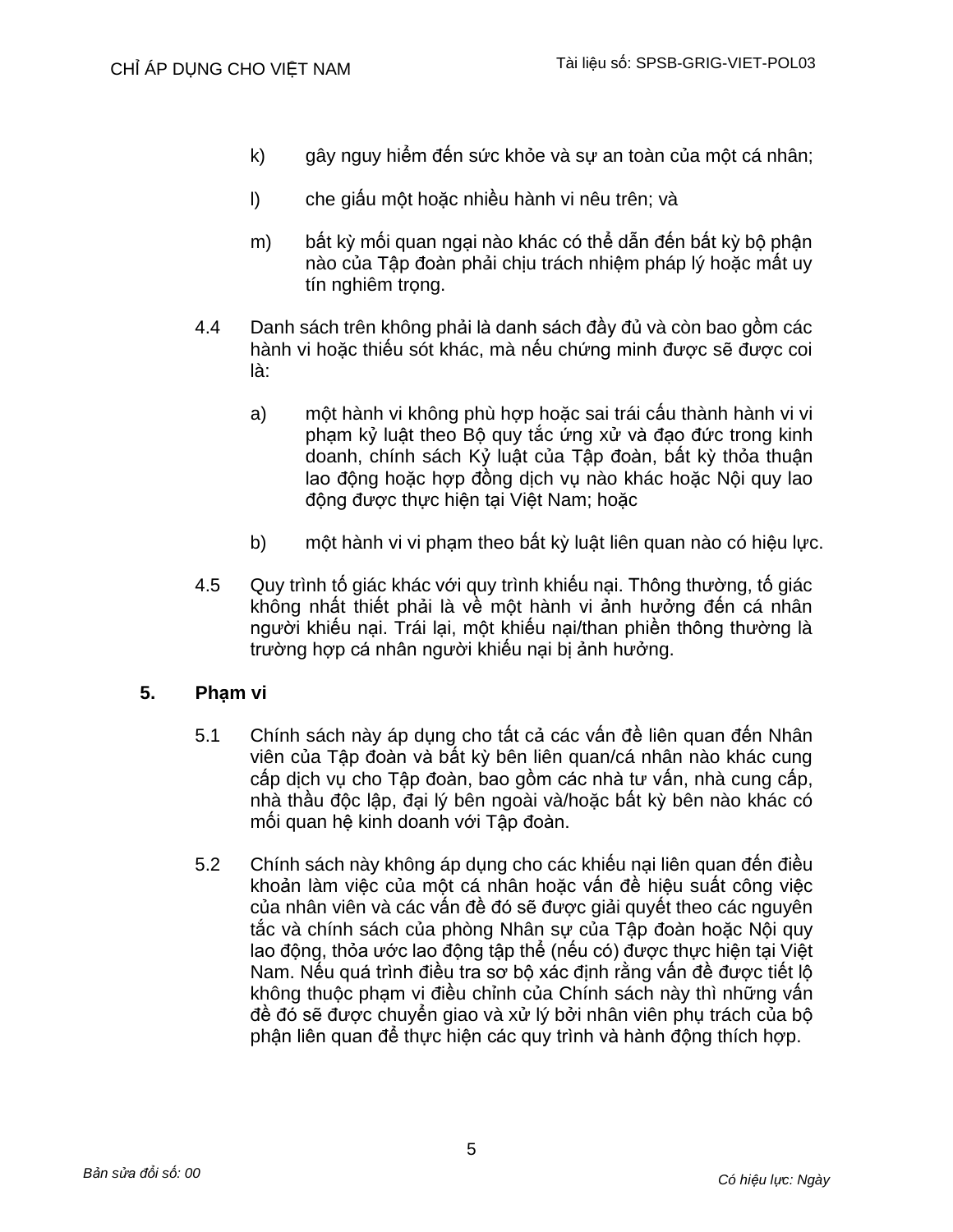5.3 Nhân viên không được lợi dụng chức vụ của mình để ngăn cản các Nhân viên khác thực hiện các quyền của họ hoặc tuân thủ các nghĩa vụ của họ như được nêu trong Chính sách này.

# **6. Người tố giác là ai**

- 6.1 Theo Chính sách này, bất kỳ người nào sau đây cũng đều có thể là Người tố giác:
	- a) Nhân viên của Tập đoàn (bao gồm nhân viên toàn thời gian, bán thời gian hoặc tạm thời, lao động nước ngoài hoặc xa xứ, thực tập sinh, tình nguyện viên).
	- b) Bất kỳ bên thứ ba nào bao gồm nhưng không giới hạn ở các đối tác liên doanh và công ty liên kết cung cấp dịch vụ cho Tập đoàn, chẳng hạn như các nhà cung ứng, nhà thầu, nhà tư vấn và nhân viên cũ.
- 6.2 Người tố giác không cần phải chứng minh rằng cáo buộc là sự thật nhưng khi báo cáo, Người tố giác cần có niềm tin hợp lý rằng Hành vi không phù hợp đã, đang hoặc sẽ được thực hiện.

# **7. Thiện chí**

- 7.1 Vì các cáo buộc về Hành vi không phù hợp có thể dẫn đến hậu quả cá nhân nghiêm trong cho người bị cáo buộc, vì vậy, nếu có ý định gửi báo cáo về Hành vi không phù hợp, Người tố giác phải đảm bảo rằng báo cáo được đưa ra một cách có thiện chí.
- 7.2 Người tố giác có ý định báo cáo phải có cơ sở hợp lý để tin vào sự tồn tại của hành vi được báo cáo và có thông tin đáng tin cậy trước khi báo cáo hành vi không phù hợp đó; phải báo cáo một cách thiện chí và vì lợi ích cao nhất của Tập đoàn.

# **8. Các kênh tố giác**

Các kênh tố giác được cung cấp như sau:

- 8.1 Biểu mẫu tố giác điện tử;
- 8.2 Gửi email đến địa chỉ [igu@spsetia.com](mailto:igu@spsetia.com) (chỉ nhân sư được ủy quyền mới được nhận và mở thư);
- 8.3 Qua điện thoại đến số được chỉ định;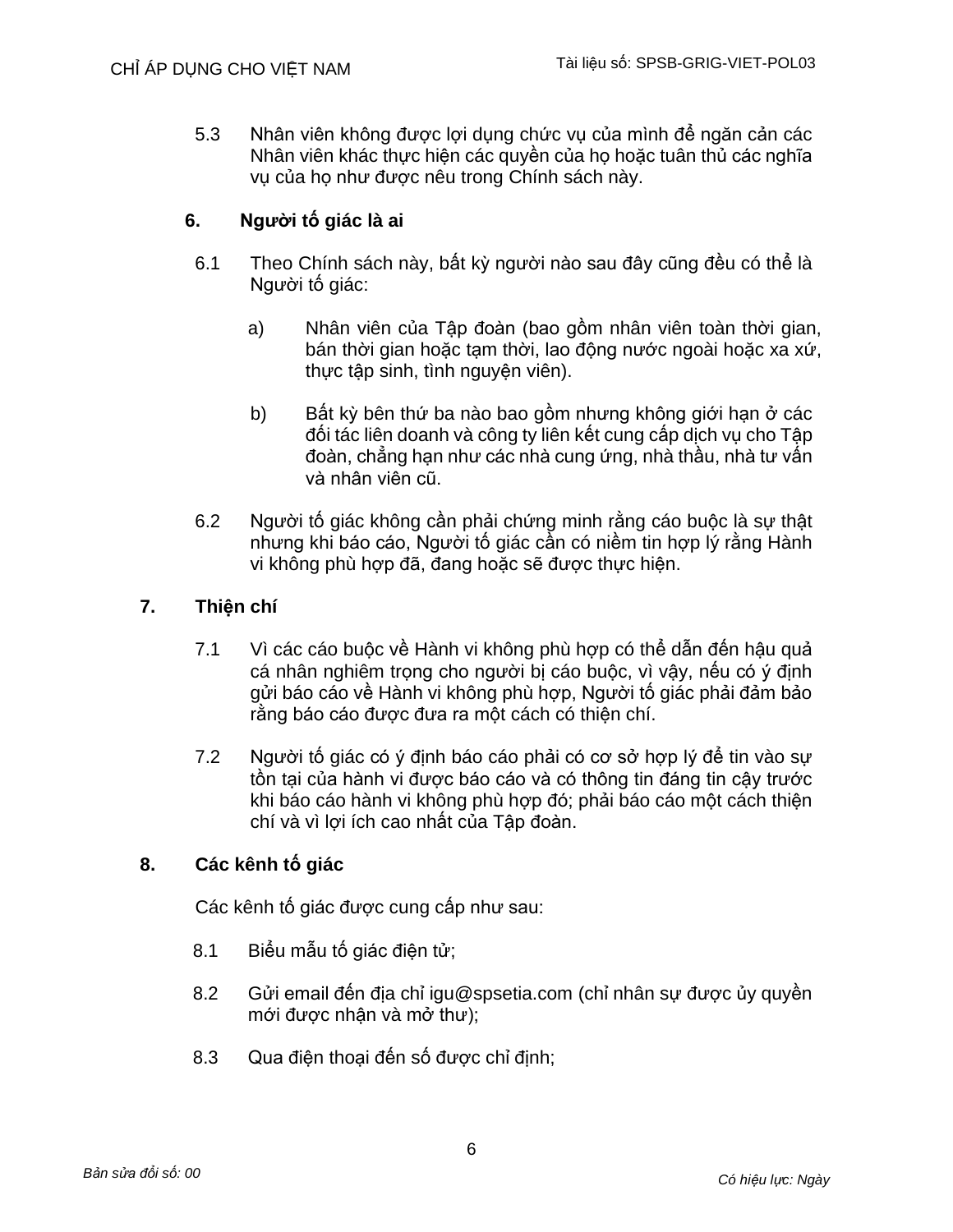- 8.4 Đến trực tiếp/hẹn gặp IGU/Chủ tịch Ủy ban Quản lý Rủi ro ("**RMC**"); và
- 8.5 Gửi thư cho Chủ tịch RMC/IGU, S P Setia Berhad.

# **9. Thông tin cần thiết để bắt đầu cuộc điều tra**

- 9.1 Như hướng dẫn, thông tin Người tố giác cần cung cấp được trình bày trong Biểu mẫu tố giác điện tử.
- 9.2 Trong trường hợp người tố giác nêu danh tính của mình, Tập đoàn sẽ bảo mật danh tính của Người tố giác đến mức độ tối đa có thể và phù hợp và thực tế trong các tình huống, có xét đến tất cả các yêu cầu pháp lý liên quan. Người tố giác cũng nên lưu ý rằng họ có thể cần phải tiết lộ danh tính để tạo điều kiện thuận lợi cho việc điều tra và họ cũng có thể phải cung cấp bằng chứng trong các quy trình kỷ luật hoặc pháp lý, nếu có.
- 9.3 Người tố giác có thể nâng cao hiệu quả của việc điều tra các mối quan ngại bằng cách cung cấp thông tin đầy đủ và chính xác trong báo cáo. Thông tin sẽ hữu ích trong việc đánh giá mối quan ngại của Người tố giác bao gồm:
	- a) chi tiết về hành vi không phù hợp;
	- b) ngày, giờ và địa điểm xảy ra hành vi không phù hợp;
	- c) danh tính và chức vụ (nếu có) của (những) người bị cáo buộc có hành vi sai trái;
	- d) thông tin chi tiết về nhân chứng hoặc các bên khác có liên quan, nếu có;
	- e) thông tin chi tiết hoặc bản sao tài liệu bằng chứng, nếu có; và
	- f) bất kỳ thông tin chi tiết nào khác hữu ích để tạo điều kiện thuận lợi cho việc sàng lọc và điều tra.

# **10. Ban Điều tra Tố cáo ("Ban WB")**

10.1. Ban WB sẽ tiến hành sàng lọc trước, Ban WB bao gồm:

Chủ tịch: Chủ tịch RMC Thành viên: Tất cả thành viên của RMC Thành viên: IGU (Ban thư ký)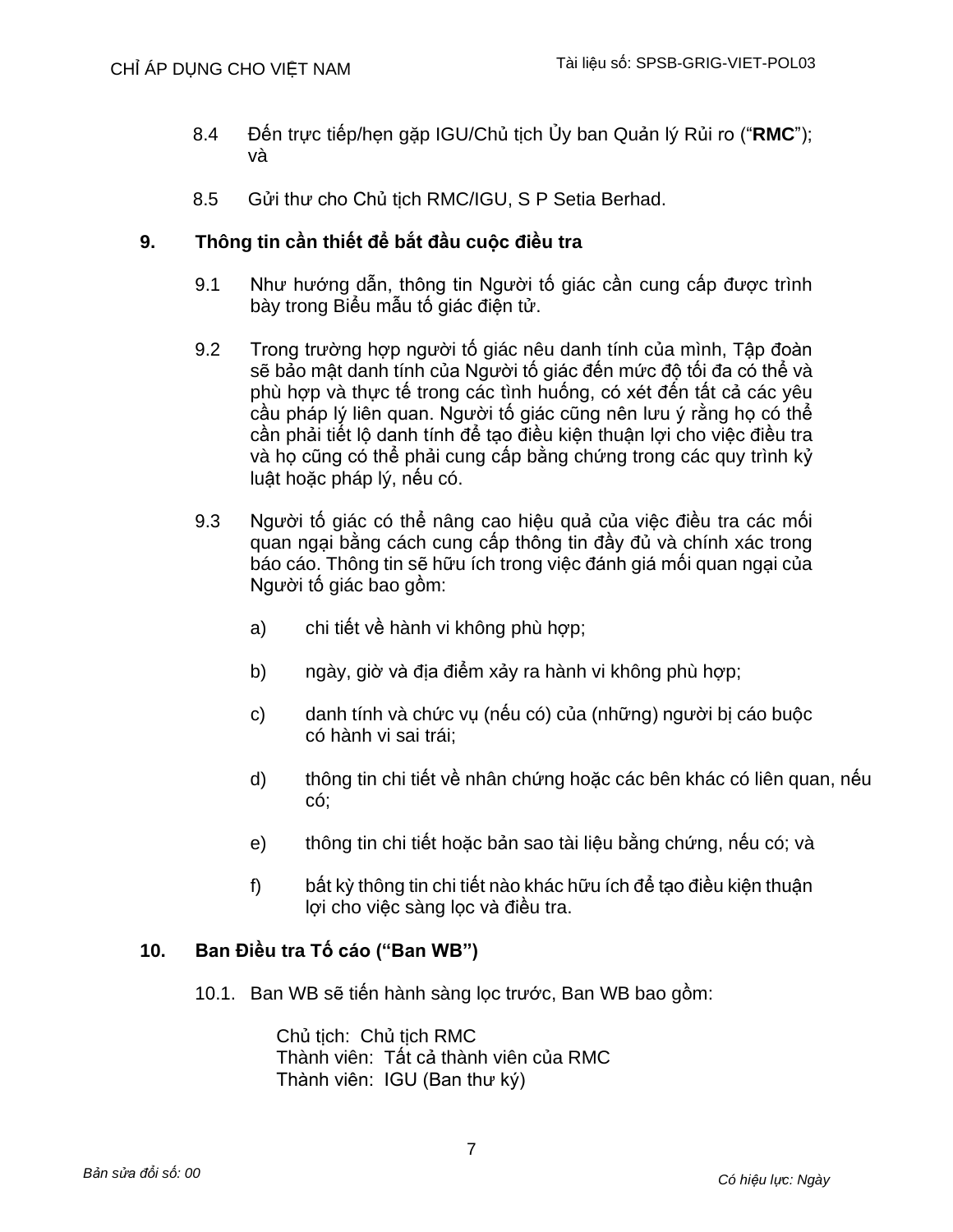- 10.2. Hình thức cuộc họp: Quá trình xem xét và giải quyết vấn đề được tố giác sẽ được thực hiện thông qua cuộc họp thực tế, nền tảng ảo hoặc văn bản nghị quyết tùy theo bản chất của khiếu nại nhận được.
- 10.3. Ban WB sẽ hoạt động dựa trên các điều khoản tham chiếu sau đây:
	- a) Ban WB sẽ đánh giá bản chất và mức độ của các khiếu nại nhận được và đề xuất các bước tiếp theo;
	- b) Ban WB sẽ khuyến nghị các hành đông tiếp theo cho RMC và cuối cùng là cho Hội đồng quản trị; và
	- c) Đối với các vụ việc liên quan đến tham nhũng/hối lộ hoặc hình sự, khi nhận được khiếu nại (hoặc sau khi đánh giá hoặc điều tra đầy đủ), Ban WB xác định rằng có đủ bằng chứng để chứng minh tính xác thực của vụ việc thì Ban WB sẽ khuyến nghị Hội đồng báo cáo cho MACC hoặc các cơ quan thực thi pháp luật khác tại khu vực tài phán nơi Tập đoàn hoạt động (nếu có).
- 10.4. Trong trường hợp mối quan ngại của Người tố giác liên quan đến một số Nhân viên hoặc ban quản lý của Tập đoàn thì (những) người liên quan sẽ bị loại khỏi quy trình xác định hành đông thích hợp, bao gồm việc sàng lọc và bất kỳ hoạt động điều tra nào sau đó.

# **11. Quy trình sàng lọc trước và điều tra**

- 11.1. Ban WB sẽ sàng lọc và đánh giá các khiếu nại do người tố giác đưa ra để xác định bản chất và mức đô nghiêm trong của các cáo buộc và có thể hướng dẫn IGU tiến hành điều tra sơ bộ hoặc toàn bộ dựa trên bằng chứng và bản chất của các khiếu nại. Các nhân viên được IGU liên hệ về các cuộc điều tra này phải hợp tác với IGU và không can thiệp vào việc điều tra do IGU thực hiện.
- 11.2. Ban WB sẽ khuyến nghị RMC và cuối cùng là Hội đồng quản trị về các hành động tiếp theo dựa trên những phát hiện và bản chất của vụ việc, có thể bao gồm:
	- a) thành lập một nhóm đặc biệt để tiến hành điều tra đầy đủ hoặc thuê tuyển các bên thứ ba bên ngoài tham gia hỗ trợ điều tra;
	- b) chuyển các khiếu nại đến BU/SU thích hợp khác để có các hành động tiếp theo;
	- c) Báo cáo vụ việc cho MACC hoặc các cơ quan thực thi pháp luật khác tại khu vực tài phán nơi Tập đoàn hoạt động (nếu có); và
	- d) Hướng dẫn đóng vụ việc hoặc NFA do thiếu hoặc không đủ bằng chứng.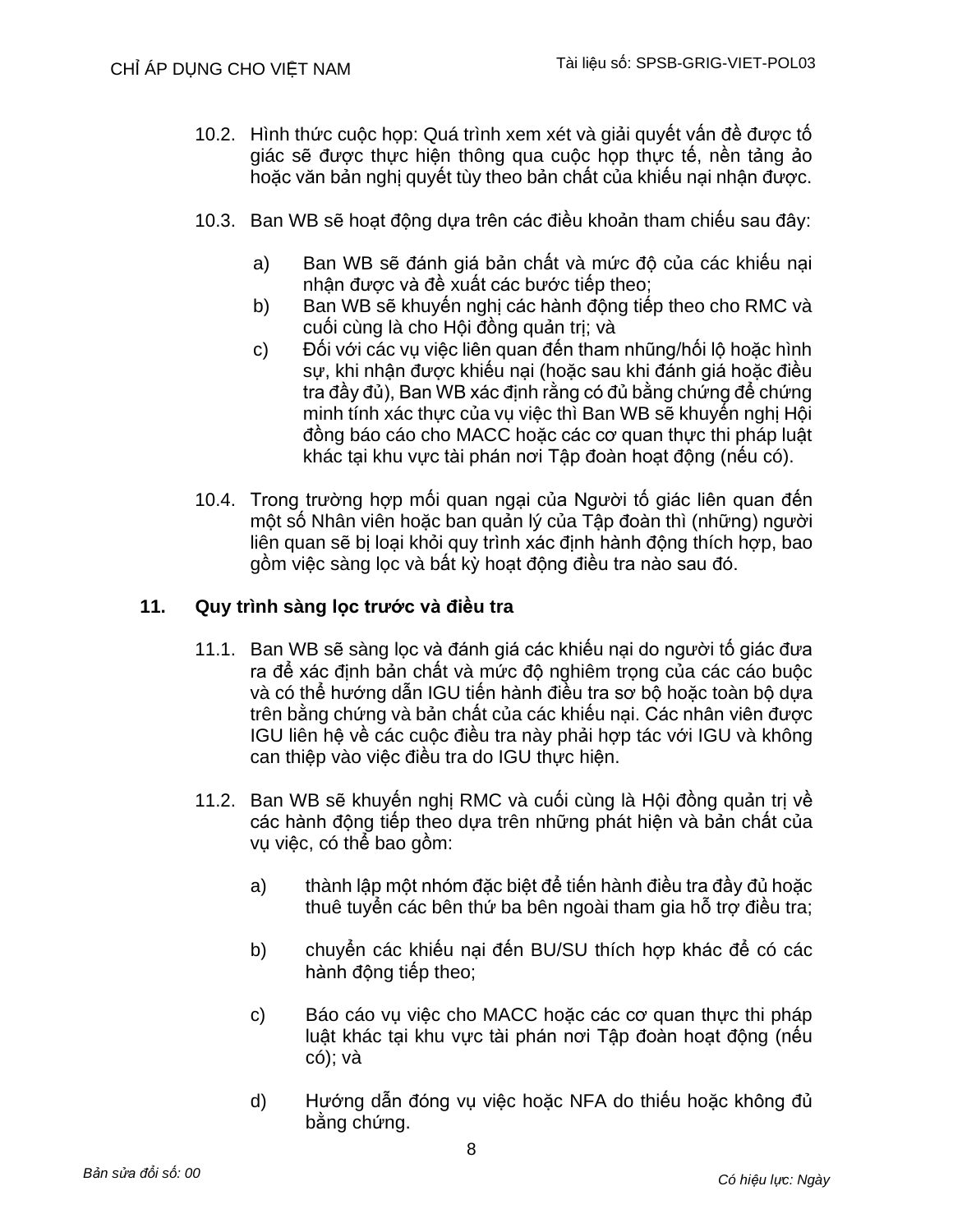11.3. Trong trường hợp báo cáo của Người tố giác có liên quan đến CRIGO, vấn đề sẽ được chuyển cho Chủ tịch Ủy ban Quản lý Rủi ro để xác định hướng hành động tiếp theo. Ủy ban Quản lý Rủi ro sẽ có toàn quyền quyết định tương tự để xác định quy trình hành động liên quan đến báo cáo đó.

# **12. Điều tra đầy đủ**

- 12.1. Quy trình điều tra đầy đủ được thực hiện nhằm đạt được các mục tiêu sau:
	- a) thu thập thông tin liên quan theo cách thích hợp nhất và bảo vệ thông tin/tài liệu khỏi bị phá hoại/xâm phạm;
	- b) đảm bảo rằng các quy trình thích hợp được thực hiện trong quá trình điều tra;
	- c) đưa ra quyết định công bằng và khuyến nghị về hành đông tiếp theo.
- 12.2. Dưới sự giám sát của CRIGO, IGU sẽ tiến hành điều tra ban đầu hoặc toàn diện theo cách thức riêng hoặc có thể chỉ dẫn các cố vấn bên ngoài có chuyên môn cần thiết thực hiện việc này. CRIGO cũng có thể đề xuất thành lập một nhóm chuyên gia nội bộ đặc biệt để tiến hành điều tra. Việc thuê tuyển các bên thứ ba bên ngoài và thành lập một nhóm điều tra đặc biệt phải có sự đồng ý của Chủ tịch Ủy ban Quản lý Rủi ro. Các nhân viên được IGU liên hệ về các cuộc điều tra này phải hợp tác với IGU và không can thiệp vào việc điều tra do IGU thực hiện.
- 12.3. Trong trường hợp báo cáo của Người tố giác có liên quan đến CRIGO hoặc Phó chủ tịch điều hành trở lên (bao gồm cả Hội đồng quản trị), Chủ tịch Ủy ban Quản lý Rủi ro sẽ trực tiếp giám sát quá trình điều tra.
- 12.4. Tất cả thông tin, tài liệu, hồ sơ và báo cáo liên quan đến việc điều tra hành vi không phù hợp bị cáo buộc sẽ được IGU duy trì và lưu giữ an toàn để đảm bảo bí mật.
- 12.5. Một báo cáo bao gồm (các) khuyến nghị của CRIGO sẽ được trình cho Ủy ban Quản lý Rủi ro và Ủy ban sẽ xem xét báo cáo và đưa ra quyết định về hành động thích hợp cần thực hiện. Trong trường hợp tiết lộ của Người tố giác có liên quan đến CRIGO hoặc Phó chủ tịch điều hành trở lên (bao gồm cả Hội đồng quản trị), báo cáo sẽ bao gồm (các) khuyến nghị của Ủy ban Quản lý Rủi ro và trình cho Hội đồng quản trị. Hội đồng quản trị sẽ xem xét báo cáo và đưa ra quyết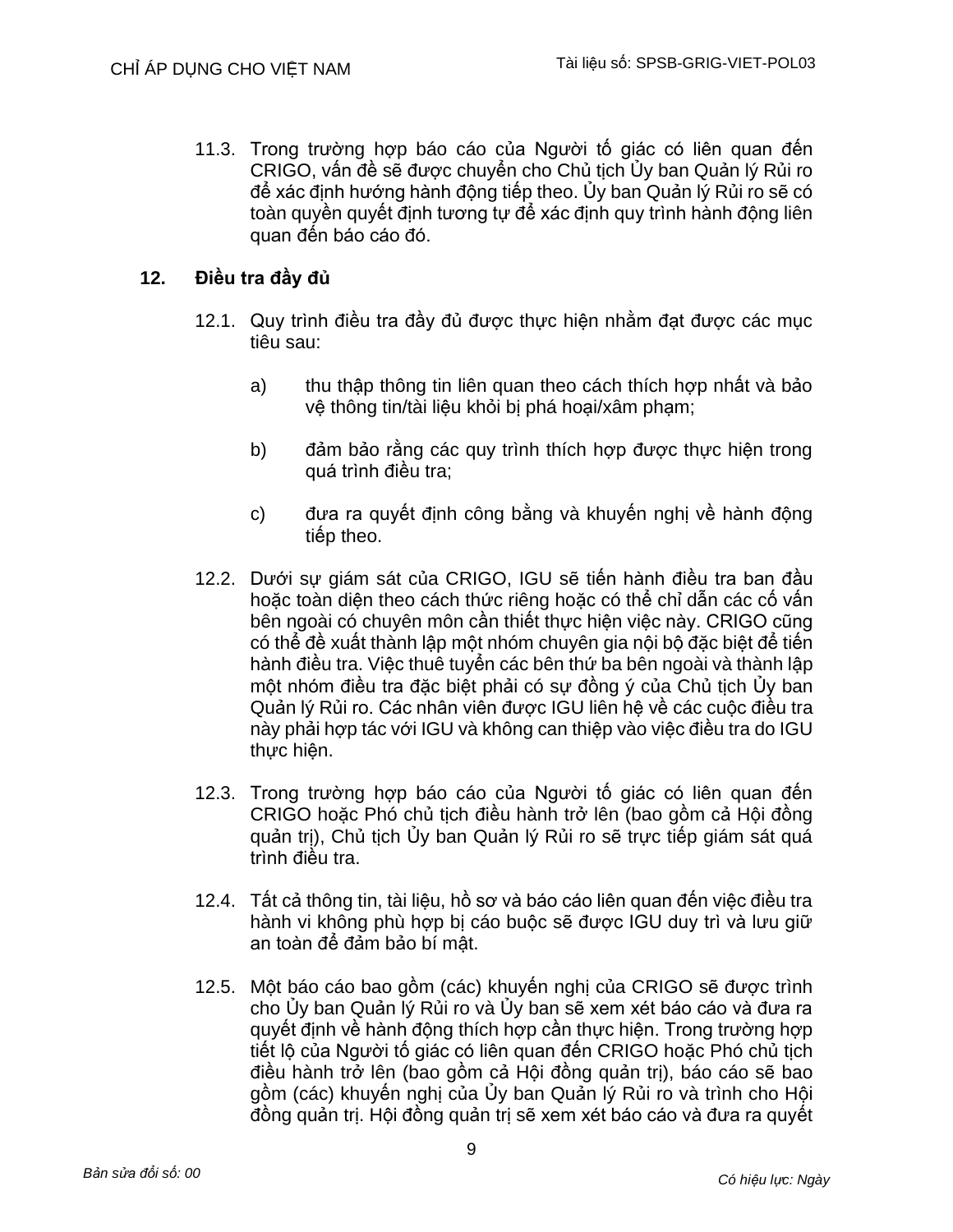định về hành động thích hợp cần thực hiện.

12.6. Nếu tiết lộ có liên quan đến Chủ tịch Ủy ban Quản lý Rủi ro thì vụ việc sẽ được chuyển cho Giám đốc độc lập cấp cao (SID) của S P Setia Berhad để được hướng dẫn và chỉ đạo. Trong trường hợp Chủ tịch Ủy ban Quản lý Rủi ro cũng đồng thời là SID thì vụ việc sẽ được chuyển cho Chủ tịch Hội đồng quản trị để xác định hành động tiếp theo. Hội đồng quản trị sẽ xem xét báo cáo và đưa ra quyết định về hành động thích hợp cần thực hiện.

# **13. Báo cáo kết quả**

- 13.1. Tùy theo các hạn chế về pháp lý, Người tố giác và người bị cáo buộc làm sai sẽ được thông báo về kết quả điều tra.
- 13.2. Dưới sự giám sát của CRIGO, IGU sẽ gửi báo cáo hằng quý, nửa năm và cuối năm về số lượng và tính chất của các vụ việc được Người tố giác báo cáo cho Ủy ban Quản lý Rủi ro. Ủy ban Quản lý Rủi ro sẽ xem xét báo cáo và gửi báo cáo tóm tắt cho Hội đồng quản trị để nắm thông tin và/hoặc hành động, nếu cần thiết. Sau đó, báo cáo sẽ được gửi cho Bahagian Pengurusan Integriti Agensi (BPIA) của Ủy ban Chống Tham nhũng Malaysia hoặc bất kỳ cơ quan chức năng địa phương nào khác (nếu có) hai lần một năm theo yêu cầu do cơ quan có thẩm quyền nêu ra.

# **14. Khung thời gian**

Mối quan ngại sẽ được điều tra nhanh nhất có thể. Ngoài ra, vì có thể cần phải chuyển vấn đề cho cơ quan bên ngoài,quá trình điều tra có thể bị kéo dài. Cũng cần lưu ý rằng tính nghiêm trọng và mức độ phức tạp của khiếu nại cũng có thể ảnh hưởng đến thời gian cần thiết để điều tra vụ việc.

# **15. Bảo vệ Người tố giác**

- 15.1. Khi Người tố giác tiết lộ một cách thiện chí dựa trên niềm tin hợp lý của mình, danh tính của Người tố giác sẽ được bảo mật nghiêm ngặt trừ khi có yêu cầu khác theo pháp luật hoặc vì mục đích của bất kỳ hành động nào của hoặc chống lại Tập đoàn.
- 15.2. Người tố giác sẽ được bảo vệ khỏi "Đối xử bất lợi" trong Tập đoàn do việc mình tiết lộ thông tin. Tập đoàn sẽ không dung thứ cho những hành vi đối xử bất lợi khi mối quan ngại được nêu ra một cách thiện chí. Người tố giác vẫn được bảo vệ ngay cả khi kết quả điều tra sau đó cho thấy báo cáo của Người tố giác không phải là sự thật.
- 15.3. Cần lưu ý rằng những người hành động không thiện chí sẽ không được hưởng bất kỳ sự bảo vệ nào theo Chính sách này. Nếu các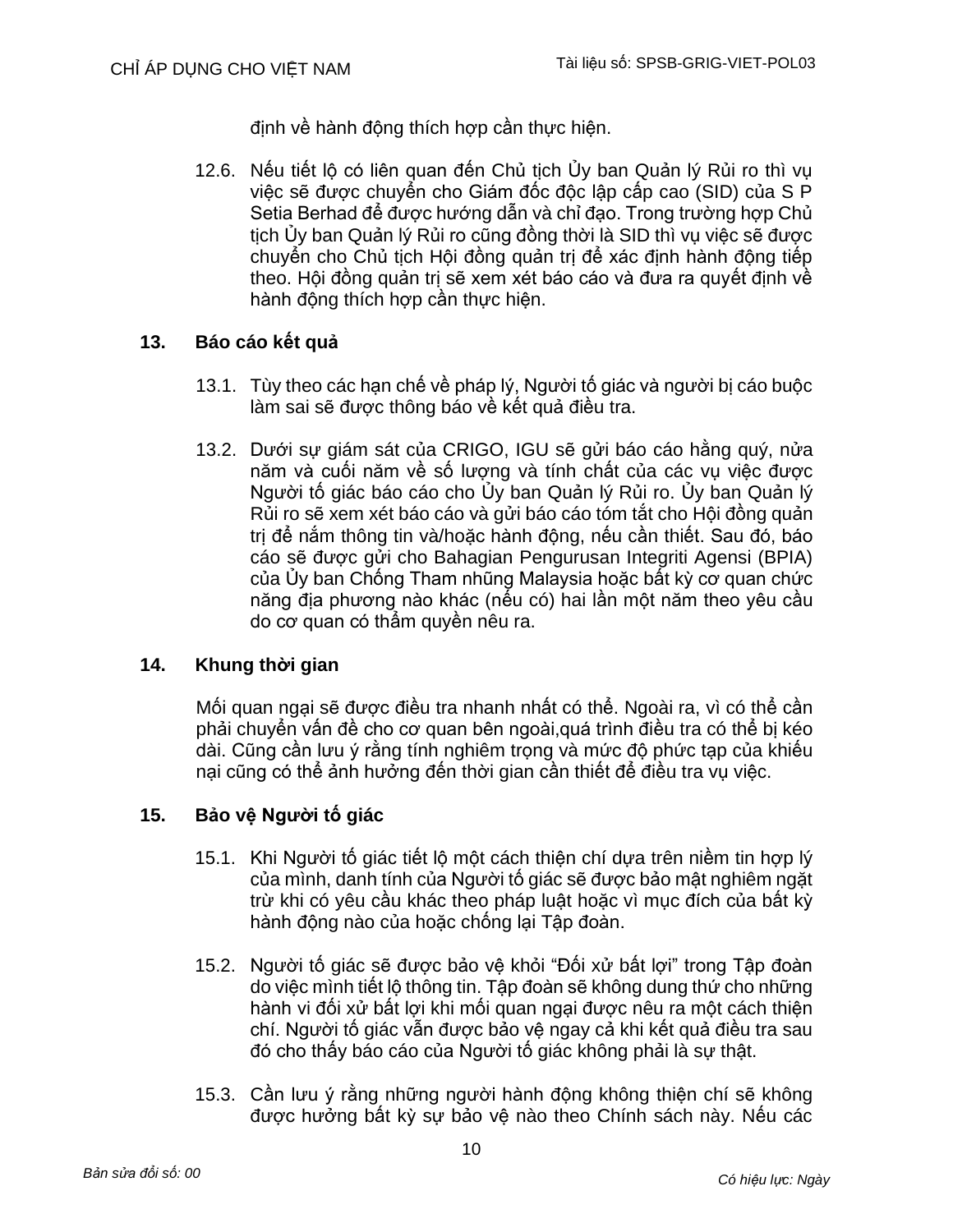cáo buộc được chứng minh là có ác ý hoặc không có thiện chí, mọi biện pháp bảo vệ được cung cấp đều có thể bị thu hồi và các bên chịu trách nhiệm có thể phải tuân theo hành động thích hợp, bao gồm nhưng không giới hạn ở hành động pháp lý, nếu có.

- 15.4. Khi bị "đối xử bất lợi", Người tố giác có thể báo cáo với IGU và các cá nhân có liên quan có thể phải chịu các hành động thích hợp.
- 15.5. Vì các mục đích của Chính sách này, "đối xử bất lợi" bao gồm nhưng không giới hạn ở:
	- a) hành động gây thương tích, tổn thất hoặc thiệt hại cho Người tố giác;
	- b) hành động đe dọa và quấy rối đối với Người tố giác;
	- c) hành động trả đũa trực tiếp hoặc gián tiếp, cố gắng trả đũa, phân biệt đối xử hoặc trù dập;
	- d) can thiệp vào công việc hoặc sinh kế hợp pháp của Người tố giác, bao gồm phân biệt đối xử, sa thải, cách chức, đình chỉ, gây bất lợi, chấm dứt hợp đồng hoặc đối xử bất lợi liên quan đến công việc, nghề nghiệp, chuyên môn, giao dịch hoặc công việc kinh doanh của Người tố giác hoặc áp dụng biện pháp kỷ luật; và
	- e) đe dọa thực hiện bất kỳ hành động nào nêu trên
- 15.6. Vào mọi thời điểm, IGU hoặc người chịu trách nhiệm hoặc liên quan đến việc tiếp nhận hoặc điều tra báo cáo của Người tố giác không có nghĩa vụ tiết lộ danh tính của Người tố giác, người cung cấp thông tin hoặc bất kỳ người nào liên quan đến cuộc điều tra hoặc thông tin được tiết lộ, cho Hội đồng quản trị hoặc ban lãnh đạo Tập đoàn trong bất kỳ trường hợp nào, trừ khi có yêu cầu của pháp luật.

# **16. Lưu trữ an toàn hồ sơ**

- 16.1. Tất cả các báo cáo, bằng chứng hỗ trợ, phát hiện trong quá trình điều tra và giám sát các hành động khắc phục sẽ do IGU quản lý tập trung, ghi nhật ký và theo dõi dưới sự giám sát của CRIGO.
- 16.2. Việc tiết lộ báo cáo cho những cá nhân không liên quan đến cuộc điều tra sẽ bị coi là vi phạm kỷ luật nghiêm trọng, có thể phải chịu kỷ luật, bao gồm cả chấm dứt hợp đồng hoặc sa thải.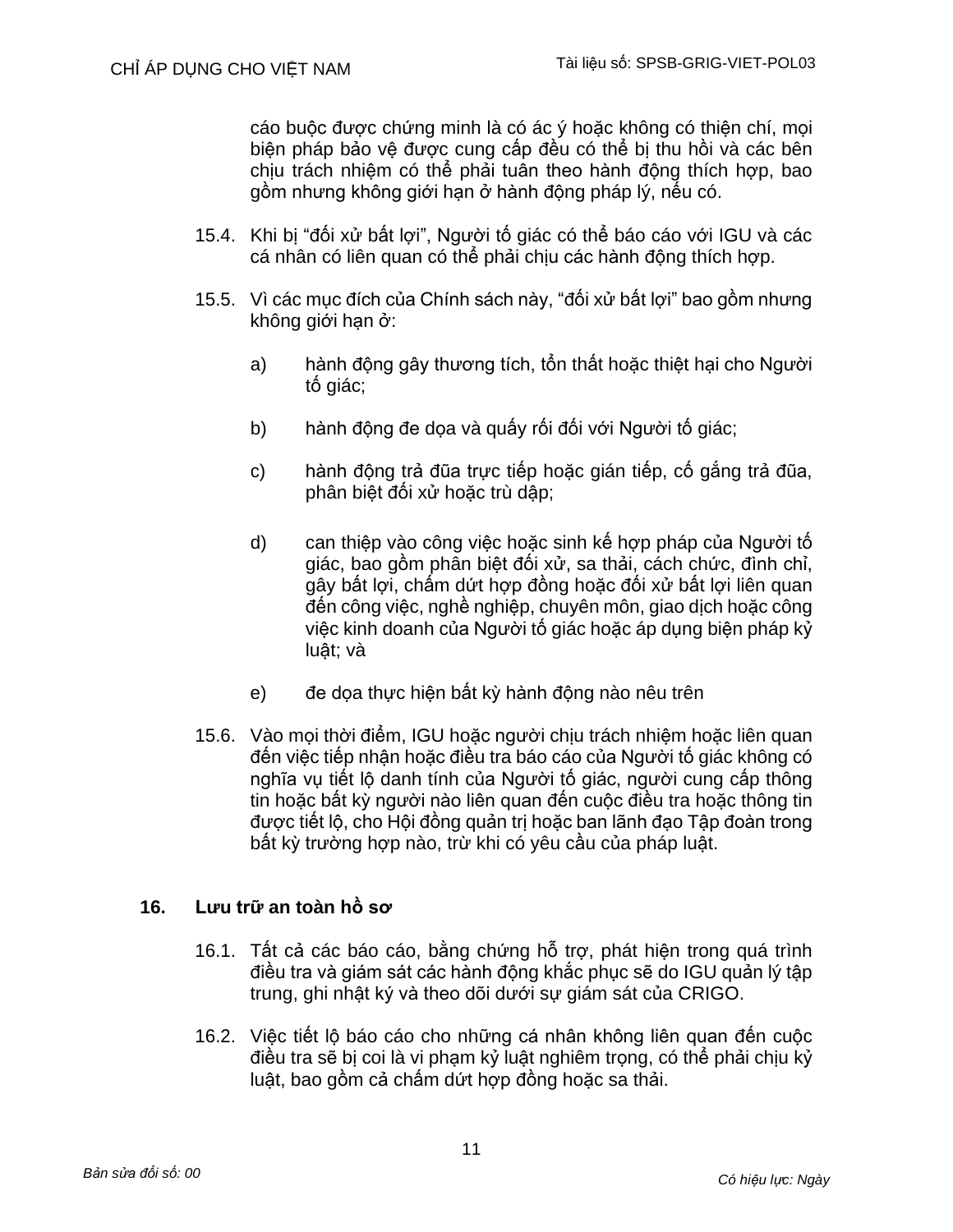# **17. Phân phối và đánh giá**

- 17.1. Chính sách này sẽ được phân phối cho tất cả Nhân viên trong Tập đoàn.
- 17.2. IGU sẽ định kỳ đánh giá Chính sách này. Mọi sửa đổi và bổ sung cho Chính sách này sẽ được thông báo cho tất cả Nhân viên trong Tập đoàn.

Chính sách này được Hội đồng quản trị thông qua vào ngày 23/11/2021.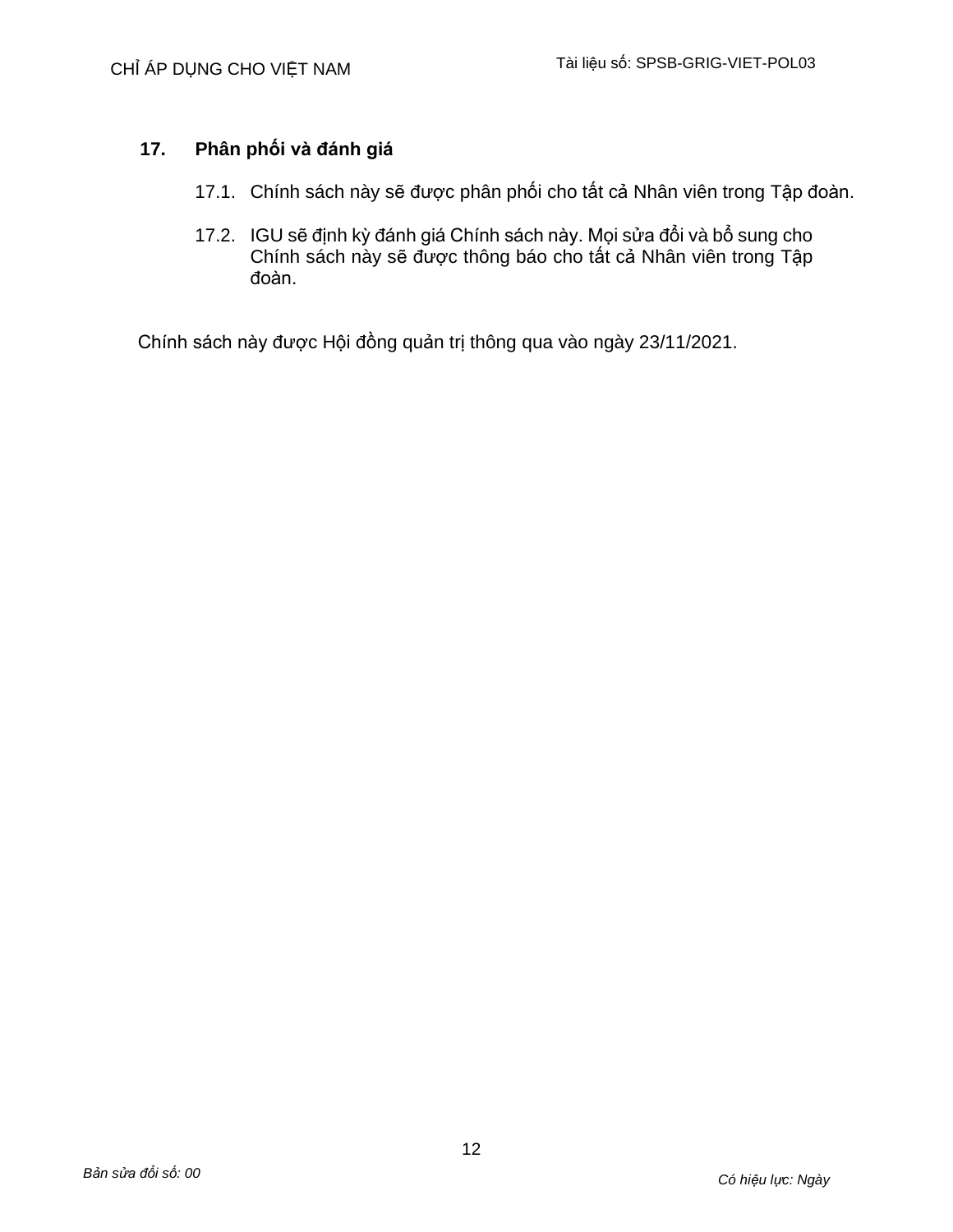# **Phụ lục I**

# **CÁCH TỐ GIÁC**

# **1) Qua thư**

i. Nếu báo cáo được gửi qua thư thì nên được niêm phong đúng cách và đánh dấu là "**(TUYỆT MẬT - CHỈ NGƯỜI NHẬN MỚI ĐƯỢC MỞ)**" trên phong bì để đảm bảo không có ai mở thử ngoài người nhận có tên trên phong bì.

| (TUYỆT MẬT - CHỈ NGƯỜI NHẬN MỚI ĐƯỢC MỞ) | Con<br>dâı |
|------------------------------------------|------------|
| S P Setia Bhd Corporate HQ               |            |
| No 12, Persiaran Setia Dagang,           |            |
| Setia Alam, Seksyen U13,                 |            |
| 40170, Shah Alam, Selangor, Malaysia     |            |
| Người nhận: Đơn vị Quản trị & Liêm chính |            |

13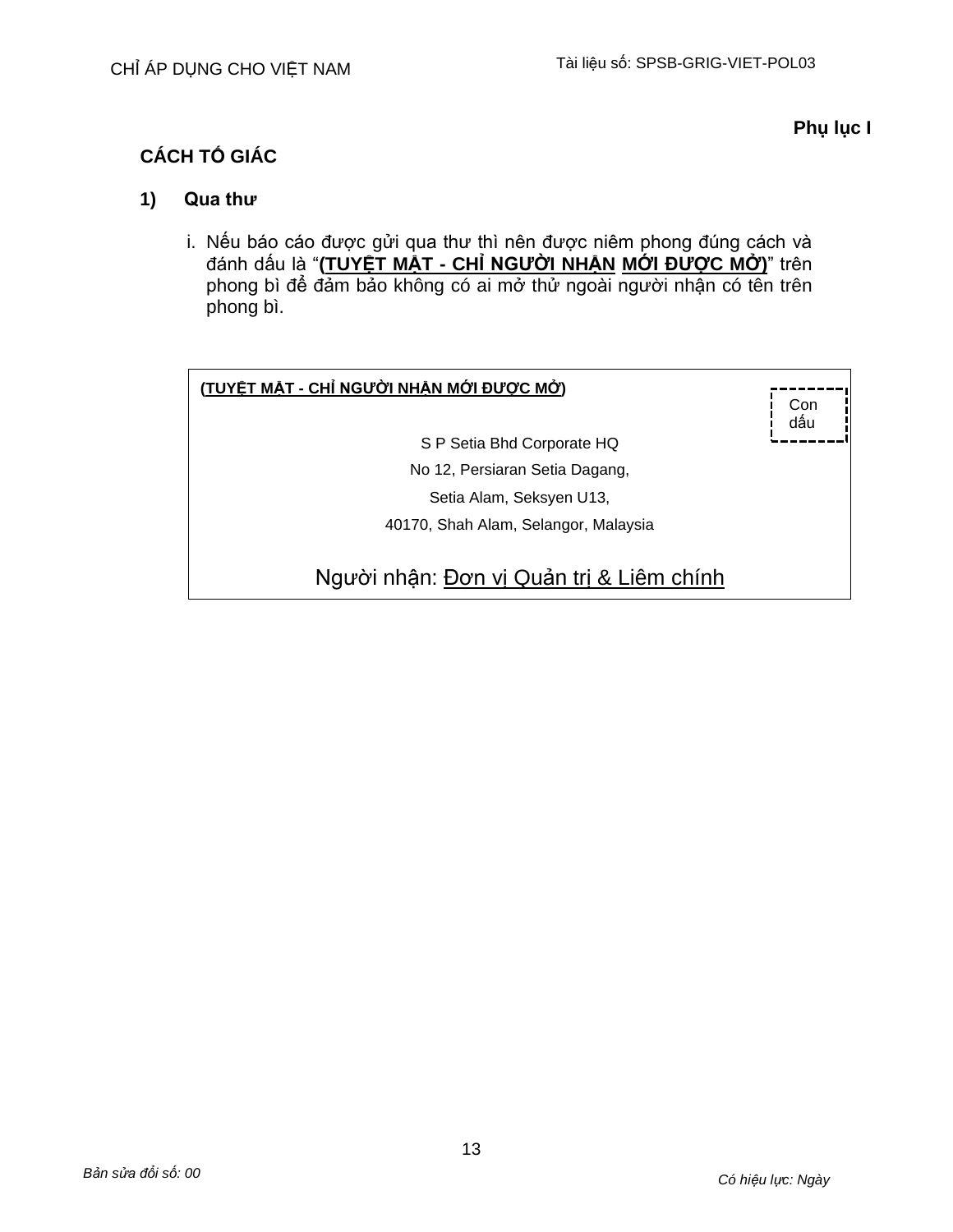**Phụ lục II**

# **2) Qua Biểu mẫu điện tử**

# **BIỂU MẪU ĐIỆN TỬ:**

# **SỐ THAM CHIẾU BẢO MẬT:**

| Α.             | THỐNG TIN CÁ NHÂN CỦA NGƯỜI TỔ GIÁC                                                |               |                         |                   |  |  |
|----------------|------------------------------------------------------------------------------------|---------------|-------------------------|-------------------|--|--|
| $\overline{1}$ | Ho tên:                                                                            |               |                         |                   |  |  |
| 2              | Số I/c/Mã số nhân viên:                                                            |               |                         |                   |  |  |
| 3              | Địa chỉ gửi thư:                                                                   |               |                         |                   |  |  |
|                |                                                                                    |               |                         |                   |  |  |
|                |                                                                                    |               |                         |                   |  |  |
|                |                                                                                    |               |                         |                   |  |  |
| 4              | Số điện thoại:                                                                     | Nhà riêng:    |                         |                   |  |  |
|                |                                                                                    | Văn<br>phòng: |                         |                   |  |  |
|                |                                                                                    | Di            |                         |                   |  |  |
|                |                                                                                    | động:         |                         |                   |  |  |
| $\overline{5}$ | Đia chỉ email:                                                                     |               |                         |                   |  |  |
| 6              | Chức vụ/Nghề nghiệp:                                                               |               |                         |                   |  |  |
| $\overline{7}$ | Phương thức liên lạc ưu tiên:                                                      |               | $\Box$ Thư $\Box$ Email | $\Box$ Điện thoại |  |  |
|                |                                                                                    |               |                         |                   |  |  |
| В.             | THỐNG TIN CỦA (CÁC) NHÂN VIÊN CÓ THAM GIA VÀO HÀNH VI KHÔNG PHỦ HỢP                |               |                         |                   |  |  |
|                | Cá nhân 1                                                                          |               |                         |                   |  |  |
| 1              | Họ tên Nhân viên:                                                                  |               |                         |                   |  |  |
|                | Chức vụ/vị trí của Nhân viên đó tại S P Setia hoặc công ty con/Công ty liên doanh: |               |                         |                   |  |  |
|                | Tại sao bạn biết Nhân viên S P Setia này?                                          |               |                         |                   |  |  |
|                |                                                                                    |               |                         |                   |  |  |
|                | Cá nhân 2                                                                          |               |                         |                   |  |  |
| $\overline{2}$ | Họ tên Nhân viên:                                                                  |               |                         |                   |  |  |
|                | Chức vụ/vị trí của Nhân viên đó tại S P Setia hoặc công ty con/Công ty liên doanh: |               |                         |                   |  |  |
|                | Tại sao bạn biết Nhân viên S P Setia này?                                          |               |                         |                   |  |  |
|                |                                                                                    |               |                         |                   |  |  |
|                | Cá nhân 3                                                                          |               |                         |                   |  |  |
| 3              | Ho tên Nhân viên:                                                                  |               |                         |                   |  |  |
|                | Chức vụ/vị trí của Nhân viên đó tại S P Setia hoặc công ty con/Công ty liên doanh: |               |                         |                   |  |  |
|                | Tại sao bạn biết Nhân viên S P Setia này?                                          |               |                         |                   |  |  |
| C.             | THỐNG TIN CHI TIẾT VỀ HÀNH VI KHỐNG PHỦ HỚP                                        |               |                         |                   |  |  |
|                | Ngày:                                                                              |               |                         |                   |  |  |
|                | Thời                                                                               |               |                         |                   |  |  |
|                | gian:                                                                              |               |                         |                   |  |  |
|                | Đia                                                                                |               |                         |                   |  |  |
|                | điểm:                                                                              |               |                         |                   |  |  |
|                | Thông tin chi tiết về Hành vi không phù hợp:                                       |               |                         |                   |  |  |
|                | Thông tin chi tiết về Nhân chứng (nếu có):                                         |               |                         |                   |  |  |
|                | *Vui lòng gửi tài liệu hỗ trợ nếu có.                                              |               |                         |                   |  |  |
|                | *Vui lòng đính kèm tờ bổ sung, nếu cần.                                            |               |                         |                   |  |  |
|                |                                                                                    |               |                         |                   |  |  |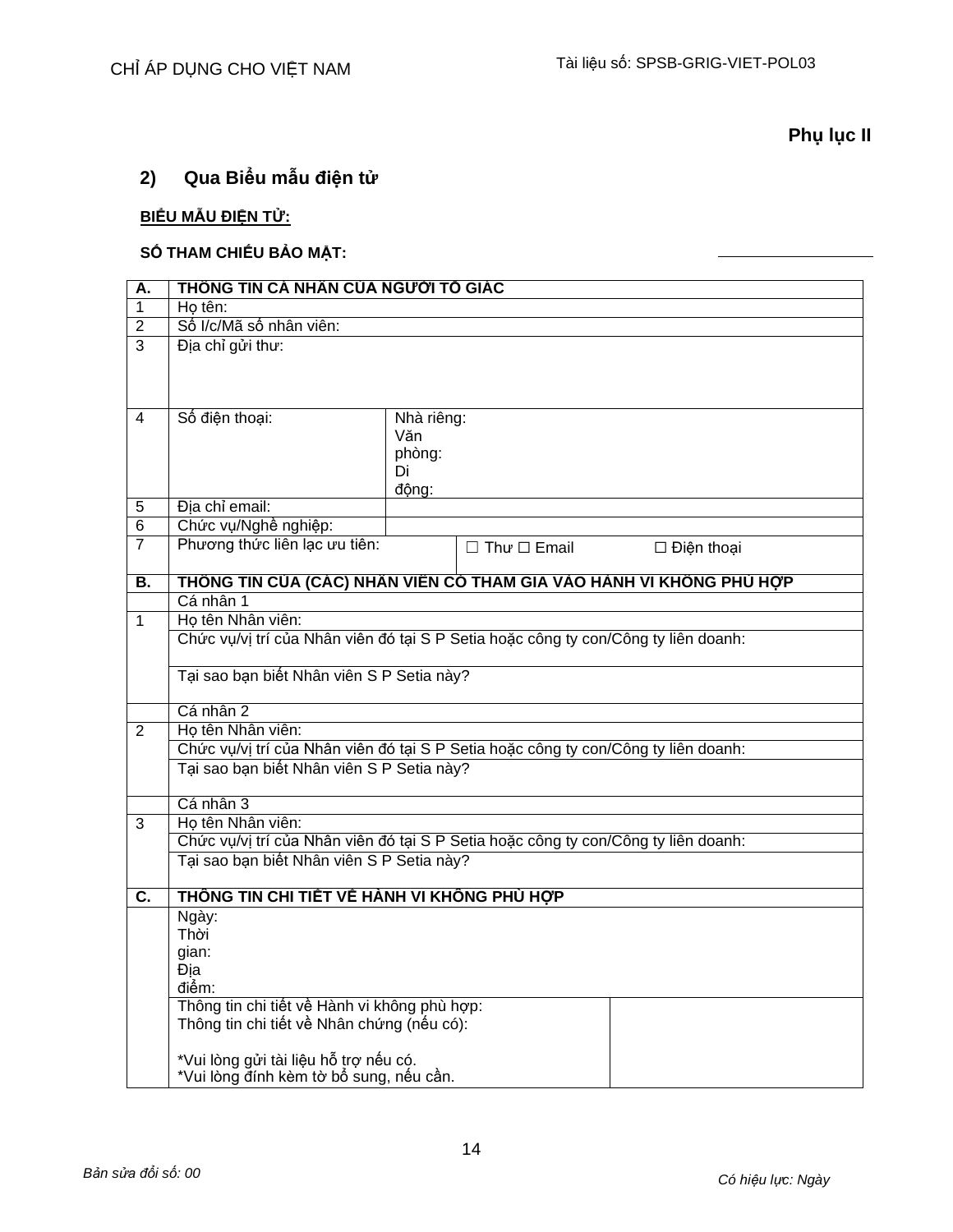|                                   | Bạn có từng khiếu nại về vấn đề này với cá nhân/bộ                                                                                                                                                                                                                                    | (đánh dấu X vào mục phù hợp) |  |                   |  |  |  |  |  |
|-----------------------------------|---------------------------------------------------------------------------------------------------------------------------------------------------------------------------------------------------------------------------------------------------------------------------------------|------------------------------|--|-------------------|--|--|--|--|--|
|                                   | phận/cơ quan chức năng khác chưa?                                                                                                                                                                                                                                                     | $\overline{CO}$ :            |  | <b>KHÔN</b><br>G: |  |  |  |  |  |
|                                   | Nếu CÓ, vui lòng nêu rõ cá nhân/bộ phận/cơ quan mà bạn đã báo cáo: (đánh dấu X<br>vào mục phù hợp)                                                                                                                                                                                    |                              |  |                   |  |  |  |  |  |
|                                   | Ngày báo cáo:                                                                                                                                                                                                                                                                         |                              |  |                   |  |  |  |  |  |
|                                   | Trạng thái báo cáo:                                                                                                                                                                                                                                                                   |                              |  |                   |  |  |  |  |  |
| D.                                | <b>TUYẾN BỐ</b>                                                                                                                                                                                                                                                                       |                              |  |                   |  |  |  |  |  |
| 1                                 | Tôi cam kết rằng tất cả thông tin được cung cấp trong biểu mẫu này là đúng sự thật, chính xác và<br>đầy đủ theo hiểu biết, thông tin và niềm tin tốt nhất của tôi.                                                                                                                    |                              |  |                   |  |  |  |  |  |
| 2                                 | Tôi đồng ý rằng thông tin được cung cấp trong tài liệu này sẽ được sử dụng và xử lý cho mục đích<br>điều tra và đồng ý thêm rằng thông tin được cung cấp trong tài liệu này có thể được chuyển tiếp<br>đến một bộ phận/cơ quan chức năng/cơ quan thực thi khác cho mục đích điều tra. |                              |  |                   |  |  |  |  |  |
| Chữ ký:<br>Họ tên:                |                                                                                                                                                                                                                                                                                       |                              |  |                   |  |  |  |  |  |
| Ngày:                             |                                                                                                                                                                                                                                                                                       |                              |  |                   |  |  |  |  |  |
| Dành riêng cho văn phòng sử dụng: |                                                                                                                                                                                                                                                                                       |                              |  |                   |  |  |  |  |  |
| Số hồ sơ:                         |                                                                                                                                                                                                                                                                                       |                              |  |                   |  |  |  |  |  |
| Nhân viên tiếp nhận báo cáo này:  |                                                                                                                                                                                                                                                                                       |                              |  |                   |  |  |  |  |  |
| Ngày:                             |                                                                                                                                                                                                                                                                                       |                              |  |                   |  |  |  |  |  |